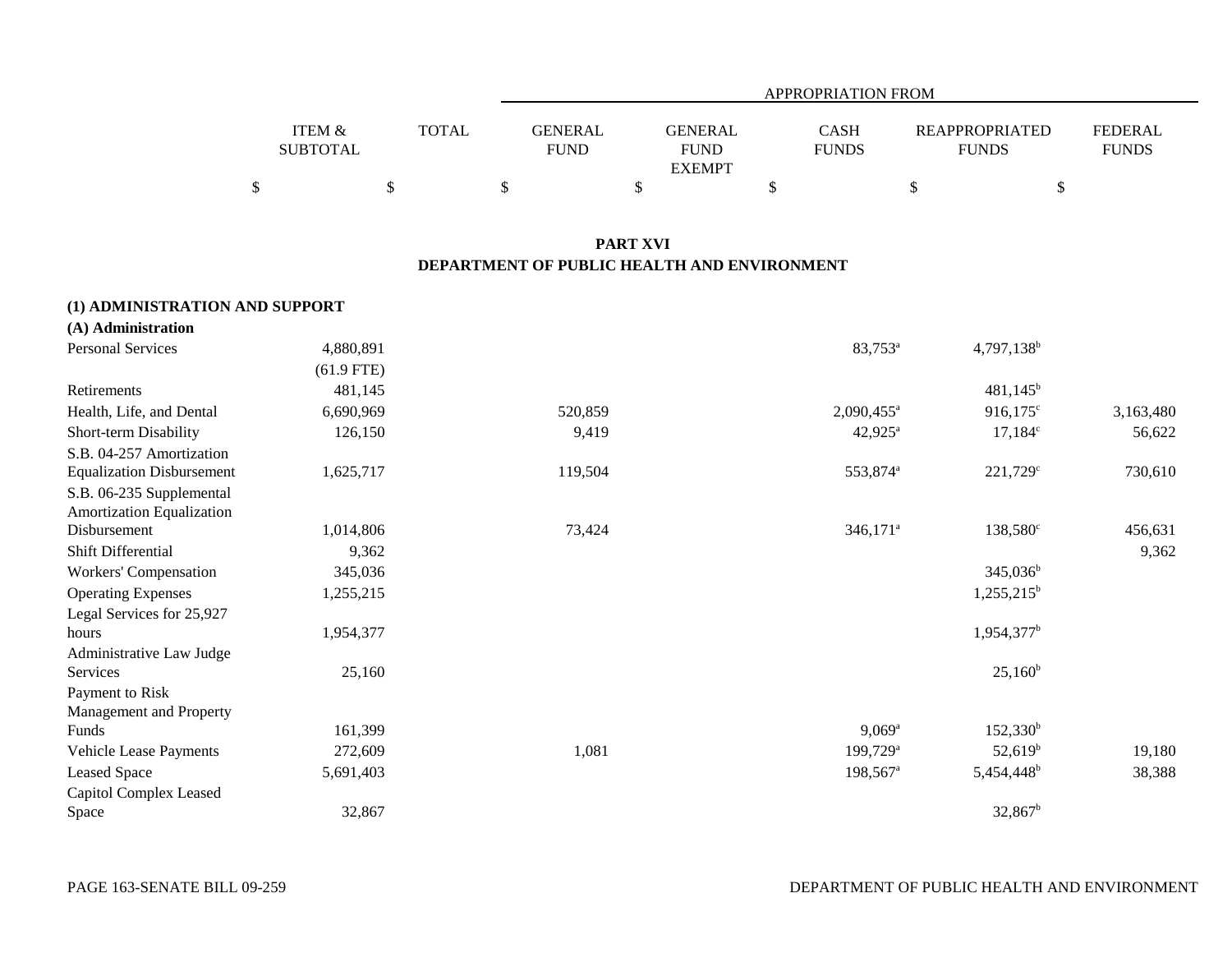|                                  |                           |              |                               |                                                | <b>APPROPRIATION FROM</b>   |                                       |                                |
|----------------------------------|---------------------------|--------------|-------------------------------|------------------------------------------------|-----------------------------|---------------------------------------|--------------------------------|
|                                  | ITEM &<br><b>SUBTOTAL</b> | <b>TOTAL</b> | <b>GENERAL</b><br><b>FUND</b> | <b>GENERAL</b><br><b>FUND</b><br><b>EXEMPT</b> | <b>CASH</b><br><b>FUNDS</b> | <b>REAPPROPRIATED</b><br><b>FUNDS</b> | <b>FEDERAL</b><br><b>FUNDS</b> |
|                                  | \$                        | \$           | \$<br>\$                      |                                                | \$                          | \$                                    | \$                             |
| <b>Communication Services</b>    |                           |              |                               |                                                |                             |                                       |                                |
| Payments                         | 6,799                     |              |                               |                                                |                             | $6,799^b$                             |                                |
| Utilities                        | 597,427                   |              |                               |                                                | 84,524 <sup>a</sup>         | 390,727 <sup>b</sup>                  | 122,176                        |
| Building Maintenance and         |                           |              |                               |                                                |                             |                                       |                                |
| Repair                           | 271,858                   |              |                               |                                                |                             | $271,858^b$                           |                                |
| <b>Reimbursement for Members</b> |                           |              |                               |                                                |                             |                                       |                                |
| of the State Board of Health     | 4,500                     |              | 4,500                         |                                                |                             |                                       |                                |
| <b>Indirect Cost Assessment</b>  | 422,611                   |              |                               |                                                | $220,000^a$                 | $75,759^{\rm b}$                      | 126,852                        |
|                                  | 25,870,301                |              |                               |                                                |                             |                                       |                                |

<sup>a</sup> Of these amounts, \$689,814 shall be from the Department of Public Health and Environment subaccount of the Automobile Inspection and Readjustment Account of the Highway Users Tax Fund established in Section 42-3-304 (18) (c), C.R.S., \$87,783 shall be from the Stationary Sources Control Fund created in Section 25-7-114.7 (2) (b) (I), C.R.S., and \$3,051,470 shall be from various sources of cash funds.

<sup>b</sup> Of these amounts, \$15,172,100 shall be from indirect cost recoveries, \$25,000 shall be from tobacco-settlement moneys received from tobacco-settlement-supported programs in this and other departments pursuant to Section 25-1-108.5 (5) C.R.S., \$15,475 shall be from Medicaid funds appropriated to the Department of Health Care Policy and Financing, and \$82,903 shall be from various sources of reappropriated funds.

c Of these amounts, \$810,000 shall be from indirect cost recoveries, \$462,072 shall be from Medicaid funds appropriated to the Department of Health Care Policy and Financing, \$16,000 shall be from the Local Government Severance Tax Fund, created in Section 39-29-110 (1) (a) (I) C.R.S., transferred from the Department of Local Affairs, and \$5,596 shall be from various sources of reappropriated funds.

# **(B) Special Health Programs**

| (1) Health Disparities Program   |             |        |                        |
|----------------------------------|-------------|--------|------------------------|
| <b>Personal Services</b>         | 412,983     | 51,309 | $361.674$ <sup>a</sup> |
|                                  | $(6.3$ FTE) |        |                        |
| <b>Operating Expenses</b>        | 65,838      | 6,931  | 58,907 <sup>a</sup>    |
| <b>Health Disparities Grants</b> | 8,463,419   |        | $8,463,419^a$          |
|                                  | 8.942.240   |        |                        |

<sup>a</sup> These amounts shall be from the Health Disparities Grant Program Fund created in Section 24-22-117 (2) (f), C.R.S.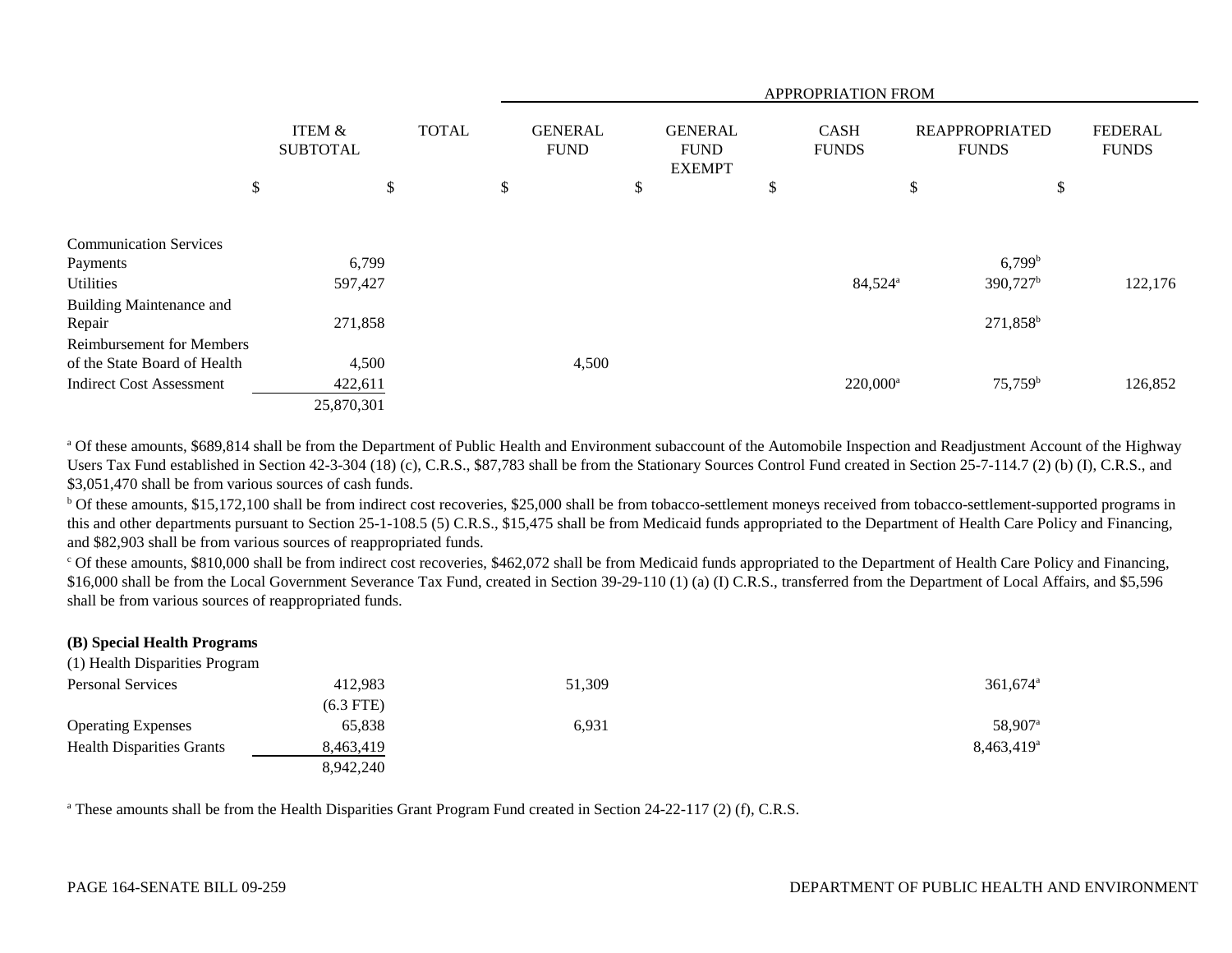|                                                             |                           |              |      |                               |                                                | APPROPRIATION FROM          |                                       |                                |
|-------------------------------------------------------------|---------------------------|--------------|------|-------------------------------|------------------------------------------------|-----------------------------|---------------------------------------|--------------------------------|
|                                                             | ITEM &<br><b>SUBTOTAL</b> | <b>TOTAL</b> |      | <b>GENERAL</b><br><b>FUND</b> | <b>GENERAL</b><br><b>FUND</b><br><b>EXEMPT</b> | <b>CASH</b><br><b>FUNDS</b> | <b>REAPPROPRIATED</b><br><b>FUNDS</b> | <b>FEDERAL</b><br><b>FUNDS</b> |
|                                                             | $\$$                      | \$           | $\$$ |                               | \$                                             | \$                          | \$                                    | \$                             |
| (C) Special Environmental Programs                          |                           |              |      |                               |                                                |                             |                                       |                                |
| Environmental Leadership                                    |                           |              |      |                               |                                                |                             |                                       |                                |
| and Pollution Prevention                                    | 879,035                   |              |      |                               |                                                | $174, 176^{\circ}$          |                                       | 704,859                        |
|                                                             | $(7.0$ FTE)               |              |      |                               |                                                |                             |                                       |                                |
| <b>Housed Commercial Swine</b><br><b>Feeding Operations</b> |                           |              |      |                               |                                                |                             |                                       |                                |
| (HCSFO) Program                                             | 59,378                    |              |      |                               |                                                | 59,378 <sup>b</sup>         |                                       |                                |
|                                                             |                           |              |      |                               |                                                | $(0.5$ FTE)                 |                                       |                                |
| <b>Recycling Resources</b><br><b>Economic Opportunity</b>   |                           |              |      |                               |                                                |                             |                                       |                                |
| Program <sup>42</sup>                                       | 2,629,361                 |              |      |                               |                                                | $2,629,361^{\circ}$         |                                       |                                |
|                                                             |                           |              |      |                               |                                                | $(1.6$ FTE)                 |                                       |                                |
| <b>Advanced Technology</b>                                  |                           |              |      |                               |                                                |                             |                                       |                                |
| Research Grants <sup>43</sup>                               | 495,000                   |              |      |                               |                                                | 495,000 <sup>d</sup>        |                                       |                                |
|                                                             | 4,062,774                 |              |      |                               |                                                |                             |                                       |                                |

<sup>a</sup> This amount shall be from various sources of cash funds.

<sup>b</sup> This amount shall be the Housed Commercial Swine Feeding Operation Fund created in Section 25-7-138 (6), C.R.S.

c This amount shall be from the Recycling Resources Economic Opportunity Fund created in Section 25-16.5-106.5 (1), C.R.S.

<sup>d</sup> This amount shall be from the Advanced Technology Fund created in Section 25-16.5-105 (2) (a), C.R.S. and is shown for informational purposes only.

#### 38,875,315

#### **(2) CENTER FOR HEALTH AND ENVIRONMENTAL INFORMATION**  $\frac{\partial f}{\partial x}$  Health Statistics and Vital Records

| (A) Health Statistics and Vital Records |              |               |                  |         |
|-----------------------------------------|--------------|---------------|------------------|---------|
| <b>Personal Services</b>                | 2,743,889    | $2,013,206^a$ | $99,310^{b}$     | 631,373 |
|                                         | $(55.2$ FTE) |               |                  |         |
| <b>Operating Expenses</b>               | 135,375      | $79,326^a$    | $21,075^{\rm b}$ | 34,974  |
|                                         | 2,879,264    |               |                  |         |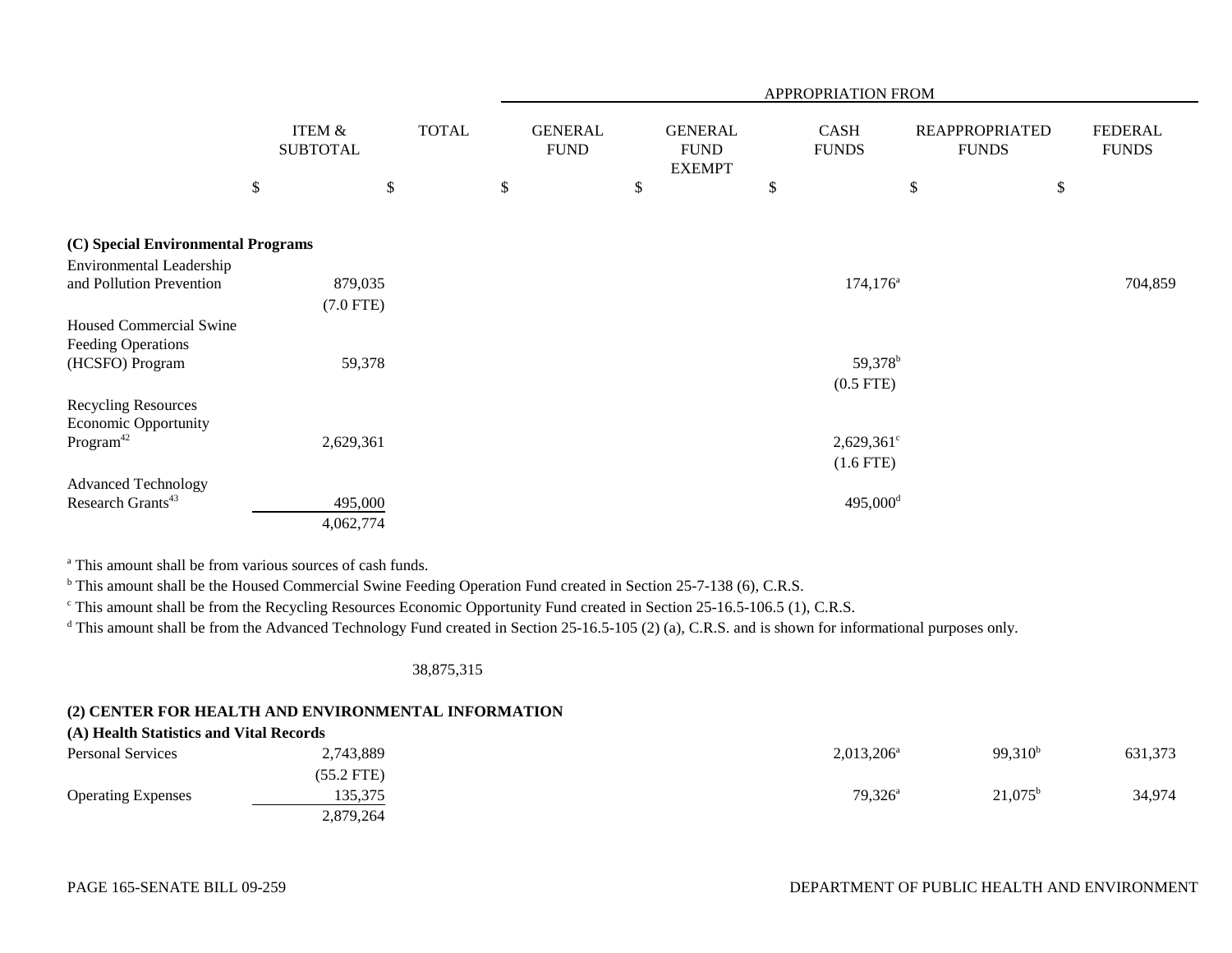|                                      |       | APPROPRIATION FROM            |                                         |                             |                                       |                         |  |
|--------------------------------------|-------|-------------------------------|-----------------------------------------|-----------------------------|---------------------------------------|-------------------------|--|
| <b>ITEM &amp;</b><br><b>SUBTOTAL</b> | TOTAL | <b>GENERAL</b><br><b>FUND</b> | GENERAL<br><b>FUND</b><br><b>EXEMPT</b> | <b>CASH</b><br><b>FUNDS</b> | <b>REAPPROPRIATED</b><br><b>FUNDS</b> | FEDERAL<br><b>FUNDS</b> |  |
|                                      |       |                               |                                         |                             |                                       |                         |  |

<sup>a</sup> Of these amounts, \$1,544,113 shall be from the Vital Statistics Records Cash Fund created in Section 25-2-121 (2) (b) (I), C.R.S., \$139,466 shall be from the Medical Marijuana Program Cash Fund created in Section 25-1.5-106 (2), C.R.S., \$116,597 shall be from the Tobacco Education Programs Fund created in Section 24-22-117 (2) (c) (I), C.R.S., and \$292,356 shall be from various sources of cash funds. The Tobacco Education Programs Fund consists of revenues from additional state cigarette and tobacco taxes imposed pursuant to Section 21 of Article X of the State Constitution; appropriations from this fund do not constitute fiscal year spending for the purposes of Section 20 of Article X of the State Constitution.

**b** Of these amounts, \$116,835 shall be from the Prevention, Early Detection, and Treatment Fund Expenditures appropriation in the Prevention Services Division, and \$3,550 shall be from Medicaid funds appropriated to the Department of Health Care Policy and Financing.

## **(B) Information Technology Services**

| <b>Personal Services</b>         | 2,247,882 | $163,077$ <sup>a</sup> | $1,801,287$ <sup>b</sup> | 283,518     |
|----------------------------------|-----------|------------------------|--------------------------|-------------|
|                                  |           | (0.6 FTE)              | $(20.4$ FTE)             | $(2.7$ FTE) |
| <b>Operating Expenses</b>        | 886,125   | $103,927$ <sup>a</sup> | $661,219$ <sup>b</sup>   | 120,979     |
| Purchase of Services from        |           |                        |                          |             |
| <b>Computer Center</b>           | 407,446   | $42,572^{\rm a}$       | 328,800 <sup>b</sup>     | 36,074      |
| <b>Multiuse Network Payments</b> | 61,792    |                        | $55,275^{\rm b}$         | 6,517       |
| Management and                   |           |                        |                          |             |
| Administration of OIT            | 117,448   |                        | $117,448$ <sup>b</sup>   |             |
|                                  | 3,720,693 |                        |                          |             |

a These amounts shall be from various sources of cash funds.

b Of these amounts, \$2,948,884 shall be from indirect cost recoveries and \$15,145 shall be from Medicaid funds appropriated to the Department of Health Care Policy and Financing.

| (C) Indirect Cost |           |                   |                  |         |
|-------------------|-----------|-------------------|------------------|---------|
| <b>Assessment</b> | 811,221   | $510,000^{\rm a}$ | $47,678^{\rm b}$ | 253,543 |
|                   | 7,411,178 |                   |                  |         |

a This amount shall be from various sources of cash funds.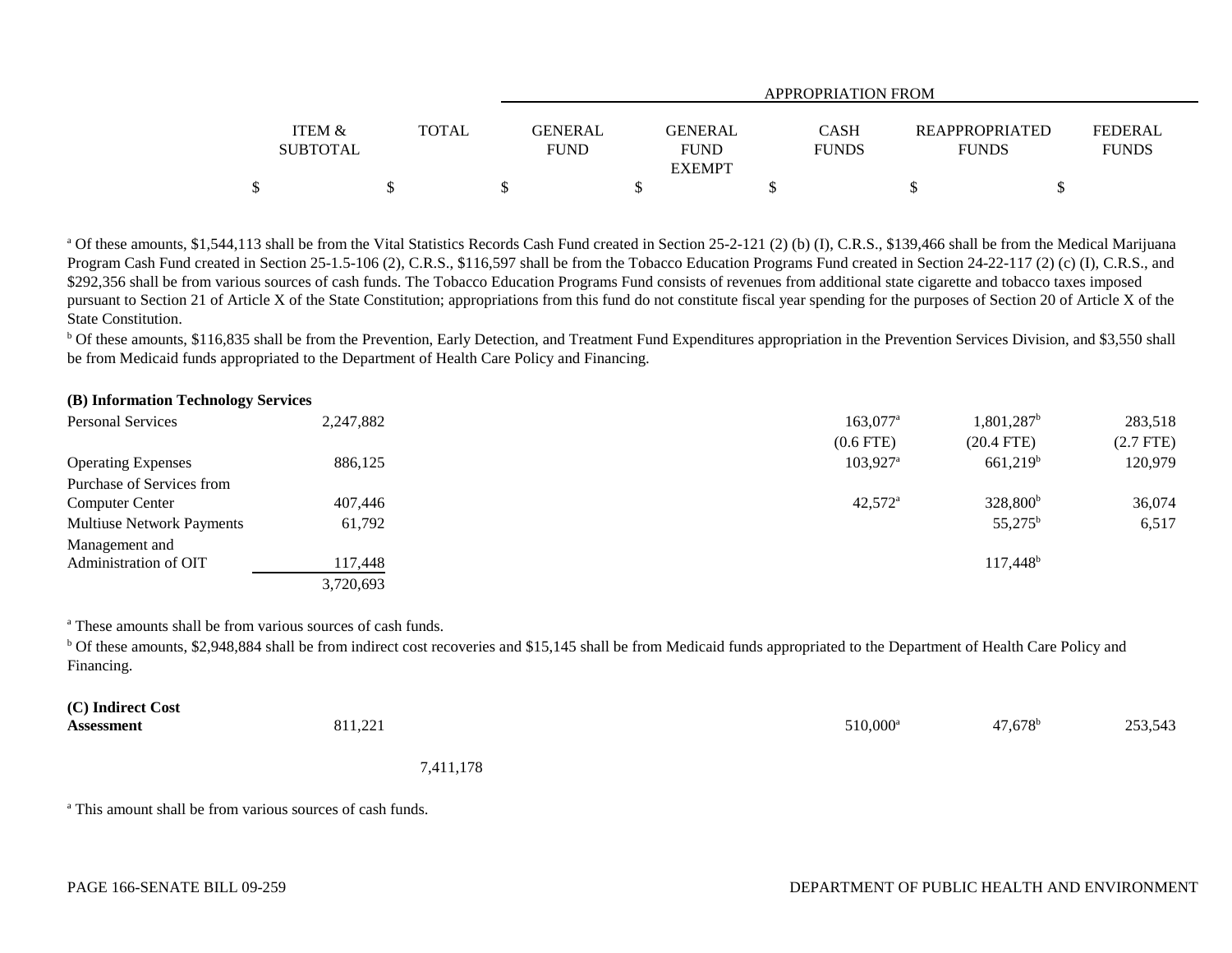| <b>ITEM &amp;</b><br>TOTAL<br><b>CASH</b><br>GENERAL<br><b>REAPPROPRIATED</b><br><b>GENERAL</b> |                                |
|-------------------------------------------------------------------------------------------------|--------------------------------|
| <b>SUBTOTAL</b><br><b>FUND</b><br><b>FUND</b><br><b>FUNDS</b><br><b>FUNDS</b><br><b>EXEMPT</b>  | <b>FEDERAL</b><br><b>FUNDS</b> |
|                                                                                                 |                                |

b Of this amount, \$2,000 shall be from Medicaid funds appropriated to the Department of Health Care Policy and Financing and \$45,678 shall be from various sources of reappropriated funds.

#### **(3) LABORATORY SERVICES**

**(A) Director's Office**

| (A) DIFECTOR S'UTILLE     |           |                       |            |             |
|---------------------------|-----------|-----------------------|------------|-------------|
| <b>Personal Services</b>  | 723,753   | $605,535^{\circ}$     |            | 118,218     |
|                           |           | (7.0 FTE)             |            | $(1.1$ FTE) |
| <b>Operating Expenses</b> | 30,597    | $22,421$ <sup>a</sup> |            | 8,176       |
| Indirect Cost Assessment  | .395,476  | $1,042,312^{\rm a}$   | $53,153^b$ | 300,011     |
|                           | 2,149,826 |                       |            |             |

<sup>a</sup> Of these amounts, \$204,651 shall be from the Newborn Screening and Genetic Counseling Cash Funds created in Section 25-4-1006 (1), C.R.S., \$51,704 shall be from the Law Enforcement Assistance Fund created in Section 43-4-401, C.R.S., and \$1,413,913 shall be from various sources of cash funds.

<sup>b</sup> This amount shall be from various sources of reappropriated funds.

## **(B) Chemistry and Microbiology** Personal Services 2,338,985<sup>a</sup> 131,260<sup>b</sup> 1,907,331 131,260<sup>b</sup> 1,907,331 (11.2 FTE) (32.0 FTE) (4.0 FTE) (18.4 FTE)

| <b>Operating Expenses</b> | 2 775 757<br><i>3.443.434</i> | 316,278 | $2,556,949^{\circ}$ | 140,119 <sup>b</sup> | 211,906 |
|---------------------------|-------------------------------|---------|---------------------|----------------------|---------|
|                           | 8,365,171                     |         |                     |                      |         |
|                           |                               |         |                     |                      |         |

<sup>a</sup> Of these amounts, \$1,785,007 shall be from the Newborn Screening and Genetic Counseling Cash Funds created in Section 25-4-1006 (1), C.R.S., \$38,939 shall be from the Law Enforcement Assistance Fund created in Section 43-4-401, C.R.S., and \$3,071,988 shall be from various sources of cash funds.

<sup>b</sup> These amounts shall be from appropriations to the Water Quality Control Division.

| (C) Certification         |         |                      |             |
|---------------------------|---------|----------------------|-------------|
| Personal Services         | 721,859 | 531,553 <sup>a</sup> | 190,306     |
|                           |         | (7.9 FTE)            | $(2.4$ FTE) |
| <b>Operating Expenses</b> | 89,886  | $60,483^a$           | 29,403      |
|                           | 811,745 |                      |             |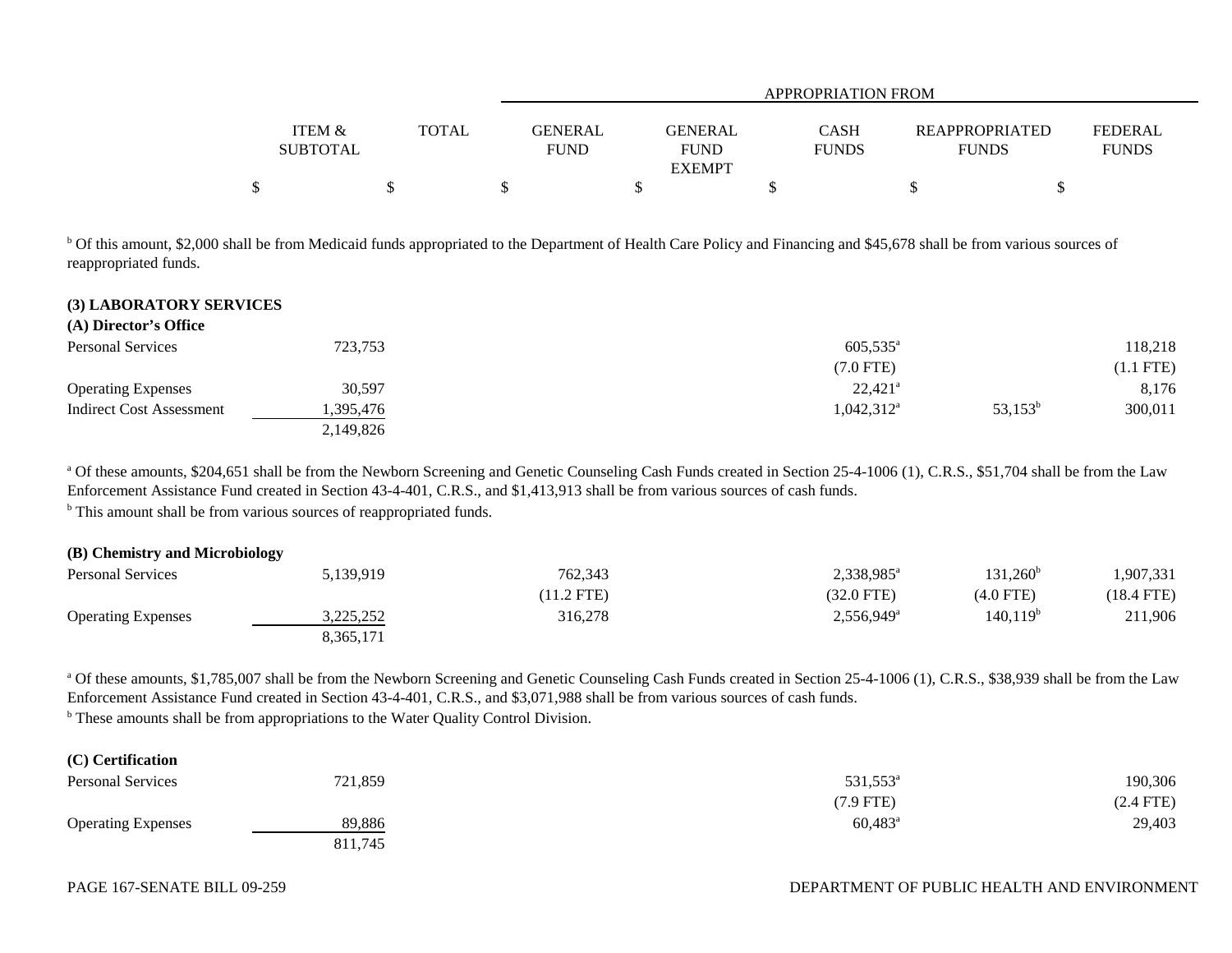|                 |              |                | APPROPRIATION FROM |              |                       |                |  |  |  |
|-----------------|--------------|----------------|--------------------|--------------|-----------------------|----------------|--|--|--|
| ITEM &          | <b>TOTAL</b> | <b>GENERAL</b> | <b>GENERAL</b>     | <b>CASH</b>  | <b>REAPPROPRIATED</b> | <b>FEDERAL</b> |  |  |  |
| <b>SUBTOTAL</b> |              | <b>FUND</b>    | <b>FUND</b>        | <b>FUNDS</b> | <b>FUNDS</b>          | <b>FUNDS</b>   |  |  |  |
|                 |              |                | <b>EXEMPT</b>      |              |                       |                |  |  |  |
|                 |              |                |                    |              |                       |                |  |  |  |

<sup>a</sup> Of these amounts, \$444,435 shall be from the Law Enforcement Assistance Fund created in Section 43-4-401, C.R.S., and \$147,601 shall be from various sources of cash funds.

## 11,326,742

## **(4) LOCAL PUBLIC HEALTH PLANNING AND SUPPORT**

| Assessment and Planning          |             |             |                   |                   |
|----------------------------------|-------------|-------------|-------------------|-------------------|
| Program                          | 169,396     | 30,000      | $139,396^{\rm a}$ |                   |
|                                  |             | $(0.5$ FTE) | $(2.5$ FTE)       |                   |
| Distributions to Local Public    |             |             |                   |                   |
| <b>Health Agencies</b>           | 8,578,443   | 5,962,731   | $2,615,712^b$     |                   |
| Environmental Health             |             |             |                   |                   |
| Services Not Provided by         |             |             |                   |                   |
| <b>Local Health Departments</b>  | 242,358     | 242,358     |                   |                   |
| Local Public Health Nursing      |             |             |                   |                   |
| <b>Consultation and Training</b> | 506,842     | 284,564     |                   | $222,278^{\circ}$ |
|                                  | $(5.4$ FTE) |             |                   |                   |
| <b>Indirect Cost Assessment</b>  | 40,924      |             |                   | $40,924^{\circ}$  |
|                                  |             | 9,537,963   |                   |                   |

<sup>a</sup> This amount shall be from the Comprehensive Public Health Plan Cash Fund created in Section 25-1-504 (4) C.R.S.

<sup>b</sup> This amount shall be from the Public Health Services Support Fund created in Section 25-1-512 (2), C.R.S.

c These amounts shall be from the Maternal and Child Health Block Grant and are shown for informational purposes only.

## **(5) AIR QUALITY CONTROL DIVISION**

| (A) Administration              |           |                     |                    |
|---------------------------------|-----------|---------------------|--------------------|
| <b>Personal Services</b>        | 385,113   | $294,704^{\circ}$   | $90,409^{\rm b}$   |
|                                 |           | (3.1 FTE)           | $(1.4$ FTE)        |
| <b>Operating Expenses</b>       | 9,187     |                     | 9.187 <sup>b</sup> |
| <b>Indirect Cost Assessment</b> | 2,574,743 | $2,213,464^{\circ}$ | $361,279^{\rm b}$  |

#### PAGE 168-SENATE BILL 09-259

#### DEPARTMENT OF PUBLIC HEALTH AND ENVIRONMENT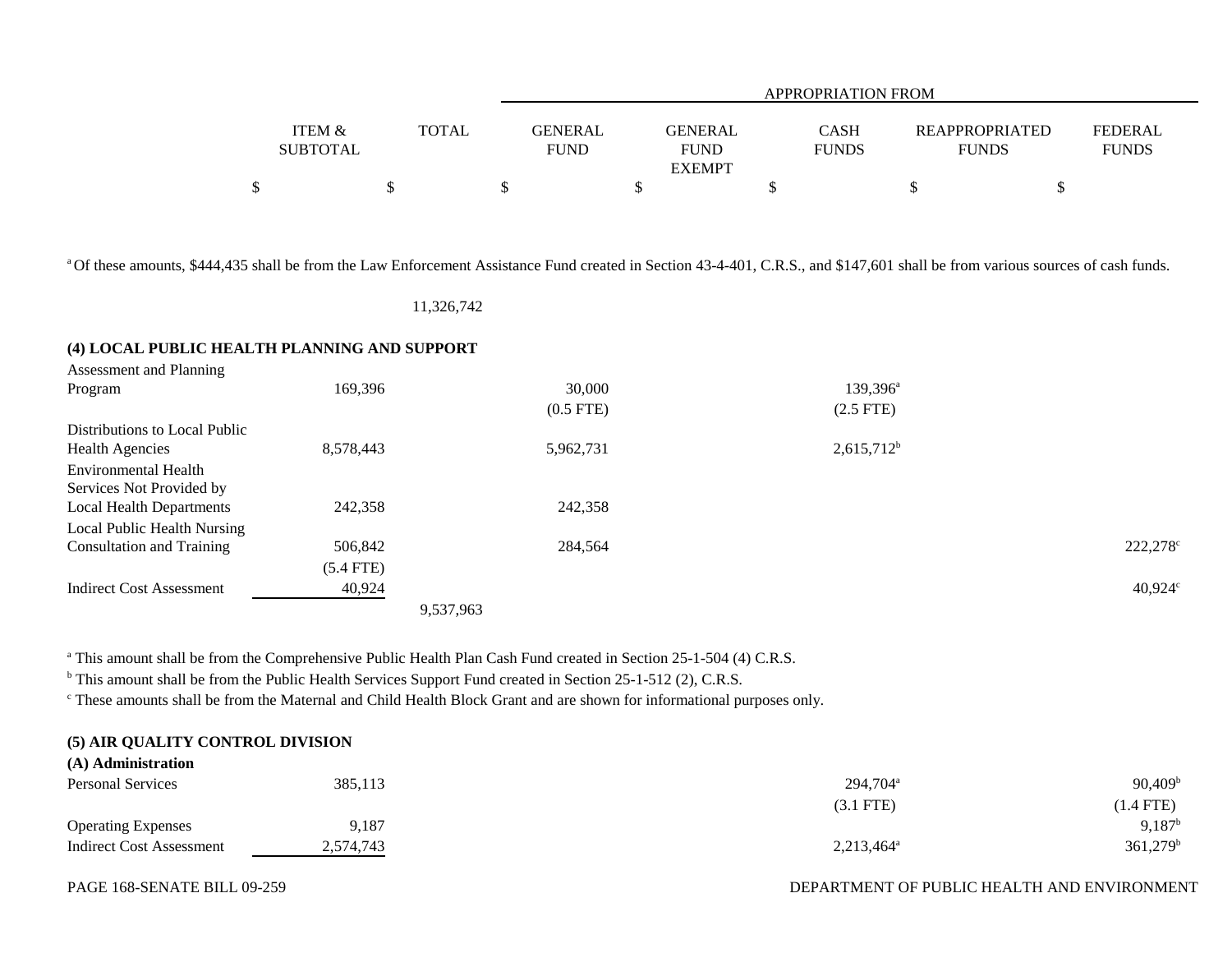|                           |       | APPROPRIATION FROM     |                                                |                             |                                       |                                |  |  |  |
|---------------------------|-------|------------------------|------------------------------------------------|-----------------------------|---------------------------------------|--------------------------------|--|--|--|
| ITEM &<br><b>SUBTOTAL</b> | TOTAL | GENERAL<br><b>FUND</b> | <b>GENERAL</b><br><b>FUND</b><br><b>EXEMPT</b> | <b>CASH</b><br><b>FUNDS</b> | <b>REAPPROPRIATED</b><br><b>FUNDS</b> | <b>FEDERAL</b><br><b>FUNDS</b> |  |  |  |
| \$                        |       |                        |                                                |                             |                                       |                                |  |  |  |

2,969,043

<sup>a</sup> Of these amounts, \$905,043 shall be from the Department of Public Health and Environment subaccount of the Automobile Inspection and Readjustment Account of the Highway Users Tax Fund established in Section 42-3-304 (18) (c), C.R.S., \$137,761 shall be from the Stationary Sources Control Fund created in Section 25-7-114.7 (2) (b) (I), C.R.S., and \$1,465,364 shall be from various sources of cash funds.

<sup>b</sup> These amounts are funds anticipated to be received from the U.S. Environmental Protection Agency or other federal fund sources and are shown for informational purposes only.

| (B) Technical Services    |           |                        |                  |
|---------------------------|-----------|------------------------|------------------|
| <b>Personal Services</b>  | 2,835,032 | 1,850,378 <sup>a</sup> | $984,654^b$      |
|                           |           | $(21.8$ FTE)           | $(13.3$ FTE)     |
| <b>Operating Expenses</b> | 400,327   | $315,766^{\circ}$      | $84,561^{\rm b}$ |
| <b>Local Contracts</b>    | 730,368   | $636,121$ <sup>a</sup> | 94,247           |
|                           | 3,965,727 |                        |                  |

<sup>a</sup> Of these amounts, \$1,812,420 shall be from the Department of Public Health and Environment subaccount of the Automobile Inspection and Readjustment Account of the Highway Users Tax Fund established in Section 42-3-304 (18) (c), C.R.S., \$970,088 shall be from the Stationary Sources Control Fund created in Section 25-7-114.7 (2) (b) (I), C.R.S., and \$19,757 shall be from the Ozone Protection Fund created in Section 25-7-135 (1), C.R.S.

<sup>b</sup> These amounts are funds anticipated to be received from the U.S. Environmental Protection Agency, the U.S. Department of Homeland Security, or other federal fund sources and are shown for informational purposes only.

| (C) Mobile Sources        |           |                        |                  |
|---------------------------|-----------|------------------------|------------------|
| <b>Personal Services</b>  | 2,420,457 | 2,223,483 <sup>a</sup> | $196,974^b$      |
|                           |           | $(27.3$ FTE)           | $(2.9$ FTE)      |
| <b>Operating Expenses</b> | 335,327   | 317,077 <sup>a</sup>   | $18,250^{\rm b}$ |
| Diesel Inspection/        |           |                        |                  |
| Maintenance Program       | 651,569   | $651,569^{\rm a}$      |                  |
|                           |           | $(6.6$ FTE)            |                  |
| Mechanic Certification    |           |                        |                  |
| Program                   | 7,000     | $7,000^{\circ}$        |                  |
| <b>Local Grants</b>       | 45,299    | $45,299^{\rm a}$       |                  |
|                           |           |                        |                  |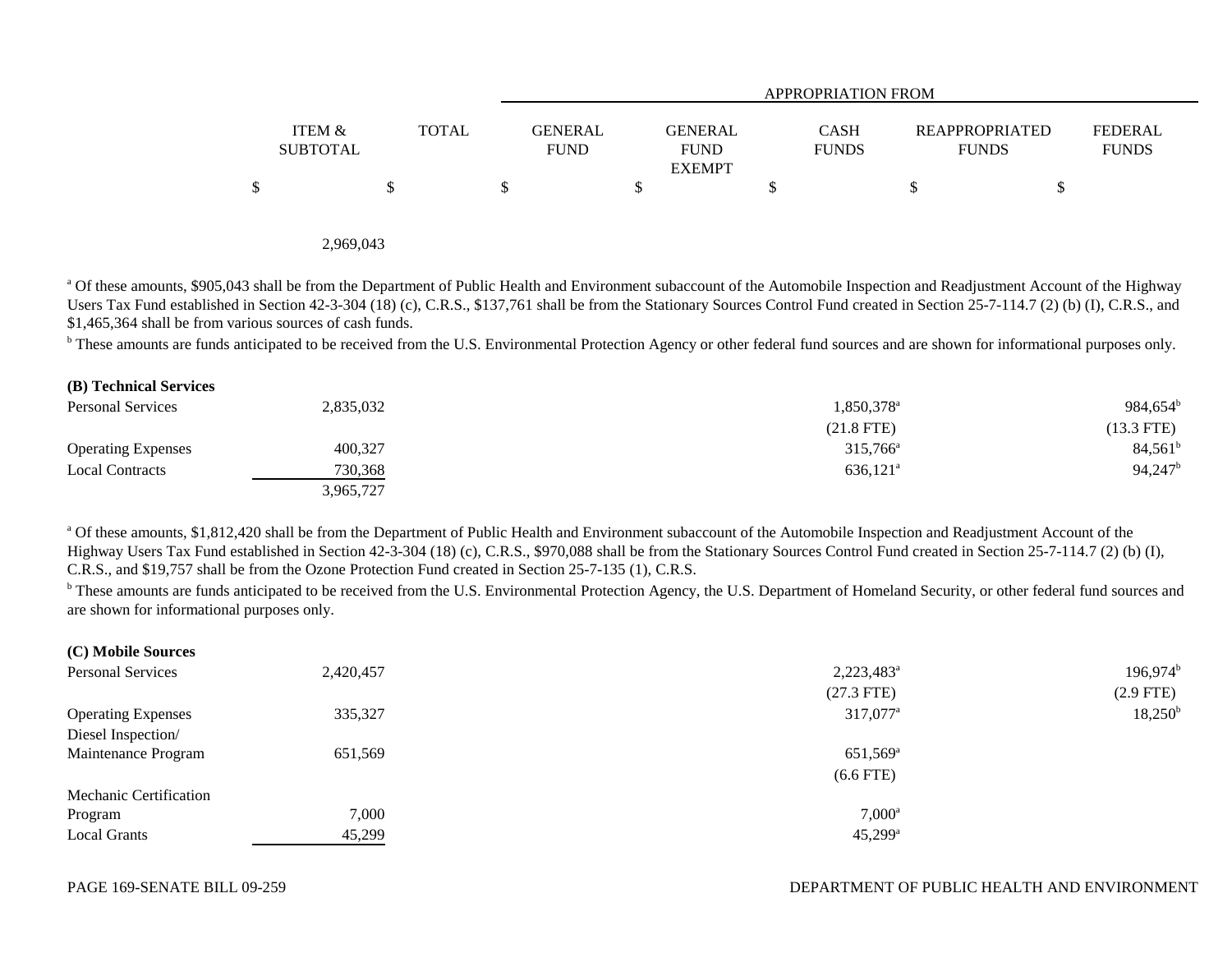|                           |              |                               | APPROPRIATION FROM                             |                             |                                       |                                |  |  |  |  |
|---------------------------|--------------|-------------------------------|------------------------------------------------|-----------------------------|---------------------------------------|--------------------------------|--|--|--|--|
| ITEM &<br><b>SUBTOTAL</b> | <b>TOTAL</b> | <b>GENERAL</b><br><b>FUND</b> | <b>GENERAL</b><br><b>FUND</b><br><b>EXEMPT</b> | <b>CASH</b><br><b>FUNDS</b> | <b>REAPPROPRIATED</b><br><b>FUNDS</b> | <b>FEDERAL</b><br><b>FUNDS</b> |  |  |  |  |
|                           |              |                               |                                                | \$                          |                                       |                                |  |  |  |  |
|                           |              |                               |                                                |                             |                                       |                                |  |  |  |  |

3,459,652

<sup>a</sup> Of these amounts, \$3,051,586 shall be from the Department of Public Health and Environment subaccount of the Automobile Inspection and Readjustment Account of the Highway Users Tax Fund established in Section 42-3-304 (18) (c), C.R.S., and \$192,842 shall be from diesel inspection and mechanic certification fees.

<sup>b</sup> These amounts are funds anticipated to be received from the U.S. Environmental Protection Agency or other federal fund sources and are shown for informational purposes only.

| <b>(D) Stationary Sources</b> |           |                          |                     |
|-------------------------------|-----------|--------------------------|---------------------|
| <b>Personal Services</b>      | 6,612,992 | $5,250,411$ <sup>a</sup> | $1,362,581^{\rm b}$ |
|                               |           | $(67.5$ FTE)             | $(19.7$ FTE)        |
| <b>Operating Expenses</b>     | 409,054   | $407,724$ <sup>a</sup>   | $1,330^{\rm b}$     |
| <b>Local Contracts</b>        | 837,147   | $722,067$ <sup>a</sup>   | $115,080^{\rm b}$   |
| Preservation of the Ozone     |           |                          |                     |
| Layer                         | 231,305   | $231,305^{\circ}$        |                     |
|                               |           | $(2.0$ FTE)              |                     |
|                               | 8,090,498 |                          |                     |

<sup>a</sup> Of these amounts, \$6,132,972 shall be from the Stationary Sources Control Fund created in Section 25-7-114.7 (2) (b) (I), C.R.S., \$194,741 shall be from the Oil and Gas Conservation and Environmental Response Fund created in Section 34-60-122 (5), C.R.S., and \$52,489 shall be from the Lead Hazard Reduction Cash Fund created in Section 25-5-1106 (2), C.R.S.

<sup>b</sup> These amounts are funds anticipated to be received from the U.S. Environmental Protection Agency or other federal fund sources and are shown for informational purposes only. <sup>c</sup> Of this amount, \$166,665 shall be from the Ozone Protection Fund created in Section 25-7-135 (1), C.R.S., \$35,015 shall be from the Stationary Sources Control Fund created in Section 25-7-114.7 (2) (b) (I), C.R.S., and \$29,625 shall be from the Department of Public Health and Environment subaccount of the Automobile Inspection and Readjustment Account of the Highway Users Tax Fund established in Section 42-3-304 (18) (c), C.R.S.

18,484,920

#### **(6) WATER QUALITY CONTROL DIVISION**

| $(12)$ $120$ management $(21)$ |         |          |                      |             |
|--------------------------------|---------|----------|----------------------|-------------|
| <b>Personal Services</b>       | 938,029 | 530,699  | 194,824 <sup>a</sup> | $212,506^b$ |
|                                |         | 7.8 FTE) | $(2.7$ FTE $)$       | $(3.3$ FTE) |

**(A) Administration**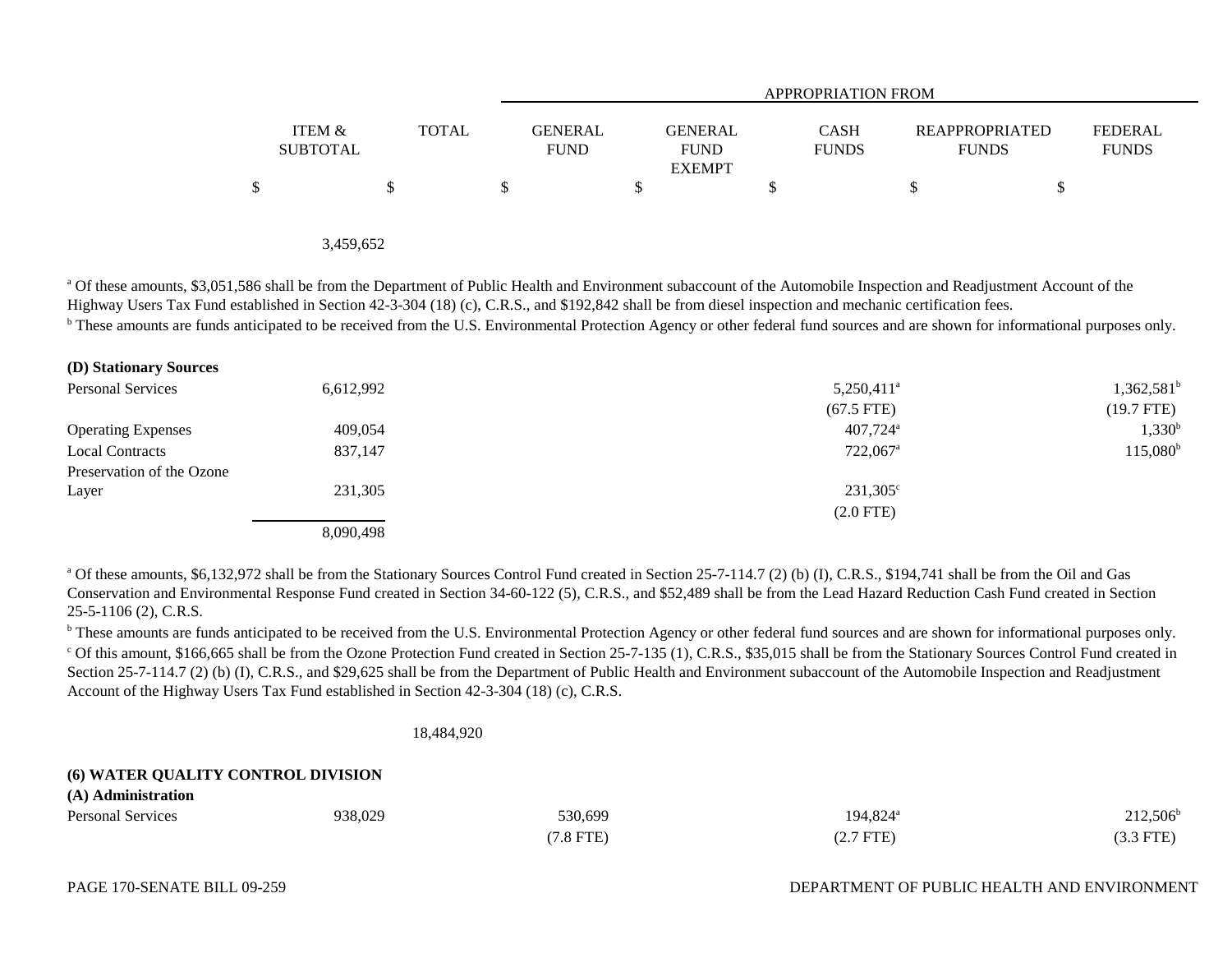|                                 |                               |              | <b>APPROPRIATION FROM</b>     |  |                                                |   |                             |     |                                |                         |
|---------------------------------|-------------------------------|--------------|-------------------------------|--|------------------------------------------------|---|-----------------------------|-----|--------------------------------|-------------------------|
|                                 | <b>ITEM &amp;</b><br>SUBTOTAL | <b>TOTAL</b> | <b>GENERAL</b><br><b>FUND</b> |  | <b>GENERAL</b><br><b>FUND</b><br><b>EXEMPT</b> |   | <b>CASH</b><br><b>FUNDS</b> |     | REAPPROPRIATED<br><b>FUNDS</b> | FEDERAL<br><b>FUNDS</b> |
|                                 | \$                            |              | \$                            |  |                                                | ◡ |                             | AD. |                                |                         |
| <b>Operating Expenses</b>       | 52,356                        |              | 18,834                        |  |                                                |   | $3,459^{\rm a}$             |     |                                | $30,063^b$              |
| <b>Indirect Cost Assessment</b> | 1,900,340                     |              |                               |  |                                                |   | $1,000,180^{\circ}$         |     |                                | $900,160^{\rm b}$       |
|                                 | 2,890,725                     |              |                               |  |                                                |   |                             |     |                                |                         |

<sup>a</sup> These amounts shall be from various sources of cash funds.

<sup>b</sup> These amounts are funds anticipated to be received from the U.S. Environmental Protection Agency and are shown for informational purposes only.

c This amount shall be from various sources of cash funds.

| (B) Watershed Assessment, Outreach, and Assistance |           |             |                        |                  |                          |
|----------------------------------------------------|-----------|-------------|------------------------|------------------|--------------------------|
| Personal Services                                  | 2.915.489 | 349,029     | $441.227$ <sup>a</sup> | $38,249^{\rm b}$ | $2,086,984^{\circ}$      |
|                                                    |           | $(5.4$ FTE) | $(5.4$ FTE)            | $(0.5$ FTE)      | $(28.3$ FTE)             |
| <b>Operating Expenses</b>                          | 525,768   | 376,207     | $1,000^{\circ}$        | $1,675^{\rm b}$  | $146,886^{\circ}$        |
| <b>Local Grants and Contracts</b>                  | 2,136,456 |             |                        |                  | $2,136,456$ <sup>c</sup> |
| Water Quality Improvement                          | 117,196   |             | $117,196$ <sup>d</sup> |                  |                          |
|                                                    | 5,694,909 |             |                        |                  |                          |

<sup>a</sup> These amounts shall be from the Water Quality Control Fund created in Section 25-8-502 (1) (c), C.R.S.

<sup>b</sup> These amounts shall be from appropriations to the Department of Agriculture from the Groundwater Protection Fund, established in Section 25-8-205.5 (8), C.R.S.

<sup>c</sup> These amounts are funds anticipated to be received from the U.S. Environmental Protection Agency and are shown for informational purposes only.

<sup>d</sup> This amount shall be from the Water Quality Improvement Fund created in Section 25-8-608 (1.5), C.R.S.

| (C) Permitting and Compliance Assurance |           |           |                     |                   |
|-----------------------------------------|-----------|-----------|---------------------|-------------------|
| <b>Personal Services</b>                | 3,655,198 | 195.620   | $3,026,602^{\circ}$ | $432,976^{\rm b}$ |
|                                         |           | (3.0 FTE) | $(37.8$ FTE)        | (3.7 FTE)         |
| <b>Operating Expenses</b>               | 383,866   | 227,706   | 124,996ª            | $31,164^b$        |
|                                         | 4,039,064 |           |                     |                   |

<sup>a</sup> Of these amounts, \$2,527,184 shall be from the Water Quality Control Fund created in Section 25-8-502 (1) (c), C.R.S., \$173,252 shall be from the Biosolids Management Program Fund created in Section 30-20-110.5 (3), C.R.S., \$146,088 shall be from fees collected by the Industrial Pretreatment Program established in Section 25-8-508, C.R.S., and \$305,074 shall be from various sources of cash funds.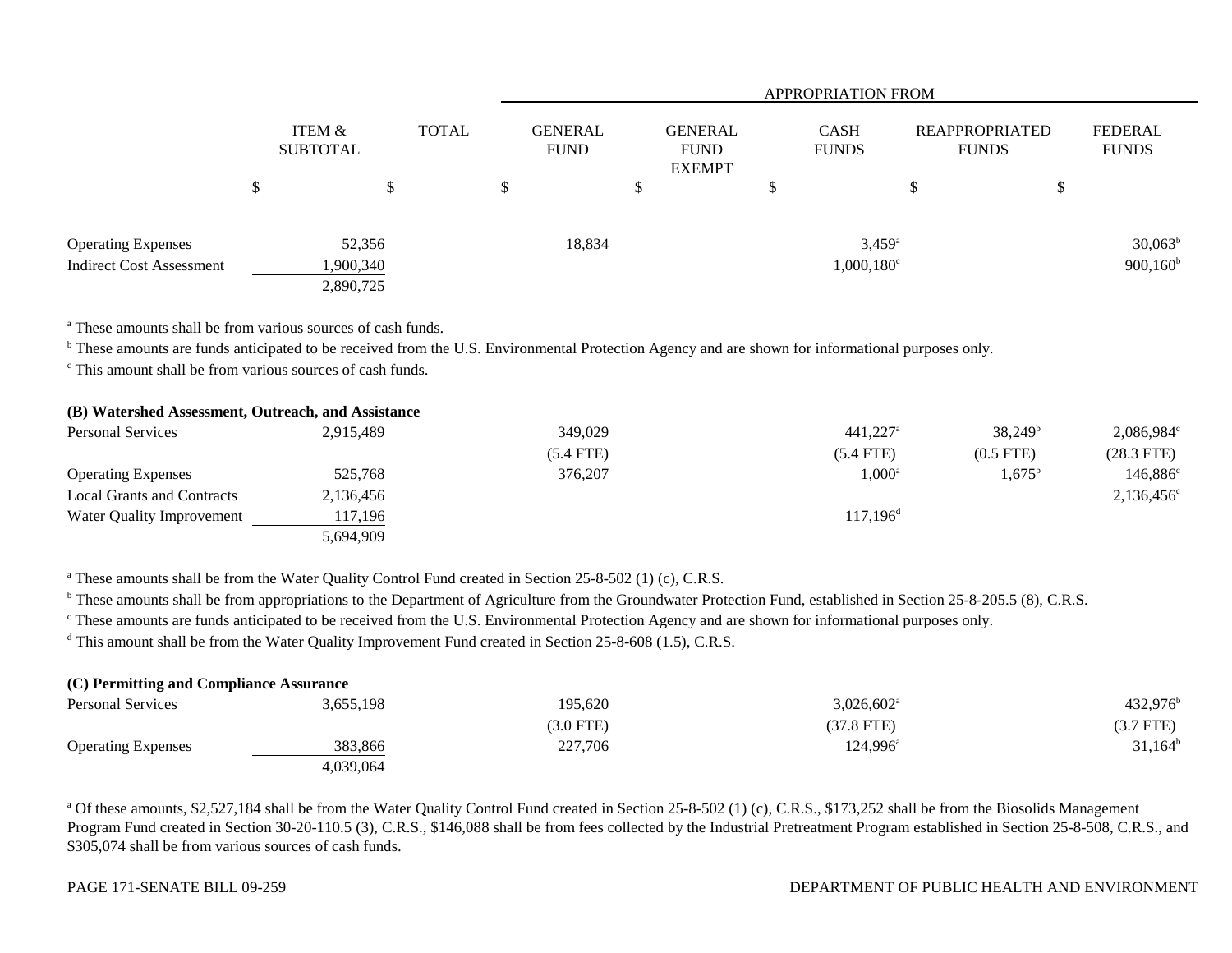|                                                                                                                                                   |                           |              |                               | <b>APPROPRIATION FROM</b>                      |                             |                                       |                                |  |  |  |  |
|---------------------------------------------------------------------------------------------------------------------------------------------------|---------------------------|--------------|-------------------------------|------------------------------------------------|-----------------------------|---------------------------------------|--------------------------------|--|--|--|--|
|                                                                                                                                                   | ITEM &<br><b>SUBTOTAL</b> | <b>TOTAL</b> | <b>GENERAL</b><br><b>FUND</b> | <b>GENERAL</b><br><b>FUND</b><br><b>EXEMPT</b> | <b>CASH</b><br><b>FUNDS</b> | <b>REAPPROPRIATED</b><br><b>FUNDS</b> | <b>FEDERAL</b><br><b>FUNDS</b> |  |  |  |  |
|                                                                                                                                                   | \$                        | \$           | \$                            | \$                                             | \$                          | \$                                    | \$                             |  |  |  |  |
| These amounts shall be from the U.S. Environmental Protection Agency and are shown for informational purposes only.<br>(D) Drinking Water Program |                           |              |                               |                                                |                             |                                       |                                |  |  |  |  |
| Personal Services                                                                                                                                 | 3,294,195                 |              | 871,431                       |                                                | $341,943^{\circ}$           |                                       | $2,080,821^b$                  |  |  |  |  |
|                                                                                                                                                   |                           |              | $(15.1$ FTE)                  |                                                | $(3.5$ FTE)                 |                                       | $(26.3$ FTE)                   |  |  |  |  |
| <b>Operating Expenses</b>                                                                                                                         | 213,583                   |              | 94,887                        |                                                | $1,750^{\circ}$             |                                       | $116,946^b$                    |  |  |  |  |
|                                                                                                                                                   | 3,507,778                 |              |                               |                                                |                             |                                       |                                |  |  |  |  |

<sup>a</sup> These amounts shall be from the Drinking Water Cash Fund created in Section 25-1.5-209 (2), C.R.S.

<sup>b</sup> These amounts shall be from the U.S. Environmental Protection Agency and are shown for informational purposes only.

16,132,476

#### **(7) HAZARDOUS MATERIALS AND WASTE MANAGEMENT DIVISION**

| (A) Administration              |           |                        |                  |                   |
|---------------------------------|-----------|------------------------|------------------|-------------------|
| Program Costs                   | 321,186   | $298,720^a$            |                  | $22,466^{\rm b}$  |
|                                 |           | $(3.1$ FTE)            |                  | $(0.3$ FTE)       |
| Legal Services for 6,145        |           |                        |                  |                   |
| hours                           | 463,210   | $296,934$ <sup>a</sup> | $525^{\circ}$    | $165,751^{\rm b}$ |
| <b>Indirect Cost Assessment</b> | 1,886,576 | $1,200,576^{\circ}$    | $36,000^{\circ}$ | $650,000^{\rm b}$ |
|                                 | 2,670,972 |                        |                  |                   |

<sup>a</sup> Of these amounts, \$238,438 shall be from the Radiation Control Fund created in Section 25-11-104 (6) (c), C.R.S., \$164,101 shall be from the Solid and Hazardous Waste Commission Fund created in Section 25-15-315, C.R.S., \$147,526 shall be from the Solid Waste Management Fund created in Section 30-20-118 (1), C.R.S., \$67,776 shall be from the Hazardous Substance Response Fund created in Section 25-16-104.6 (1) (a), C.R.S., \$44,180 shall be from the Hazardous Waste Service Fund created in Section 25-15-304, C.R.S., and \$1,134,209 shall be from various sources of cash funds.

<sup>b</sup> These amounts shall be from the various sources of federal funds and are shown for informational purposes only.

 $\degree$  These amounts shall be from the Local Government Severance Tax Fund created in Section 39-29-110 (1) (a) (I), C.R.S., and transferred from the Department of Local Affairs.

#### **(B) Hazardous Waste Control Program**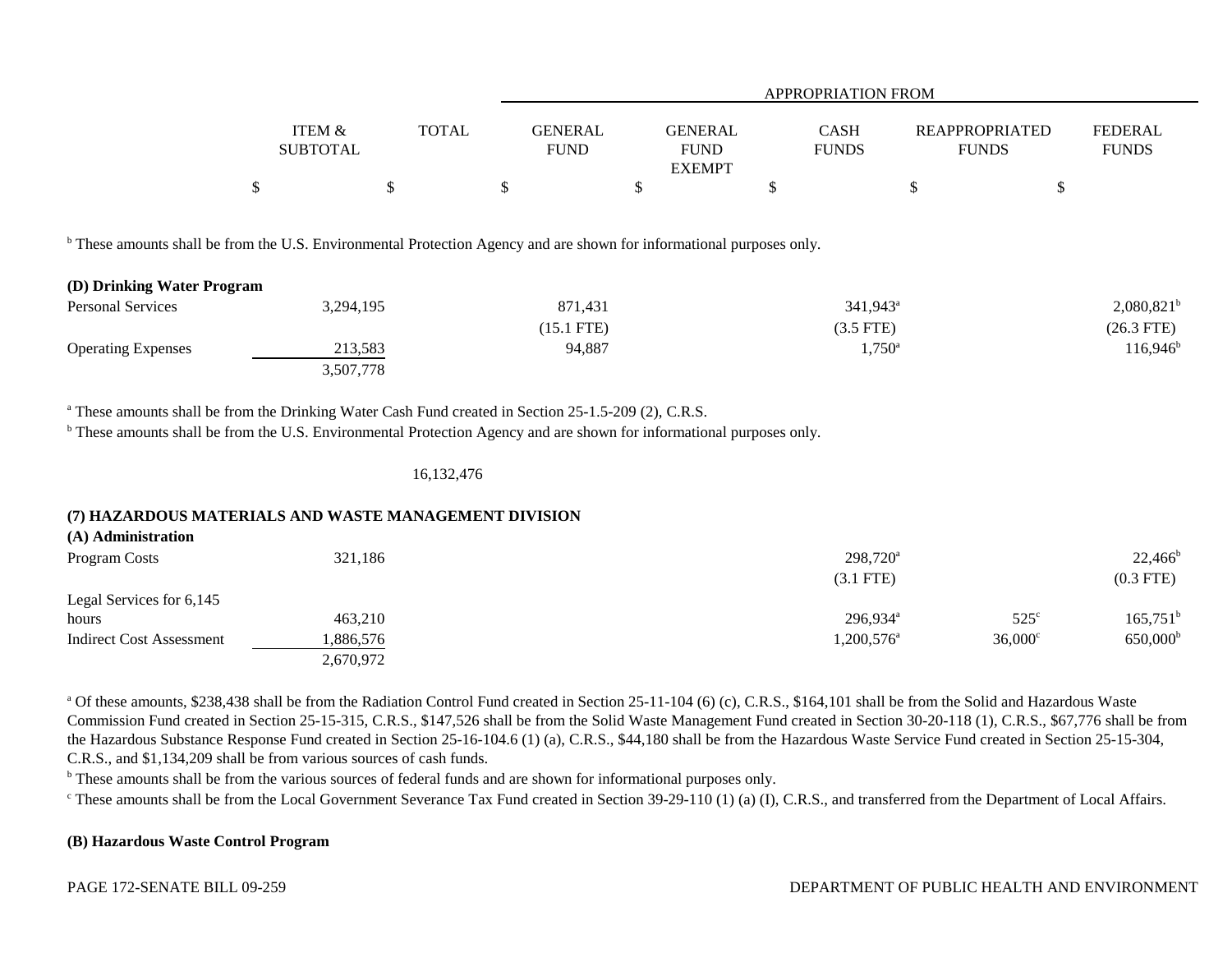|                                                                                                                                                                                                                                                              |                                      |              |                               |   |                                                |   | APPROPRIATION FROM                  |                                       |                                   |
|--------------------------------------------------------------------------------------------------------------------------------------------------------------------------------------------------------------------------------------------------------------|--------------------------------------|--------------|-------------------------------|---|------------------------------------------------|---|-------------------------------------|---------------------------------------|-----------------------------------|
|                                                                                                                                                                                                                                                              | <b>ITEM &amp;</b><br><b>SUBTOTAL</b> | <b>TOTAL</b> | <b>GENERAL</b><br><b>FUND</b> |   | <b>GENERAL</b><br><b>FUND</b><br><b>EXEMPT</b> |   | <b>CASH</b><br><b>FUNDS</b>         | <b>REAPPROPRIATED</b><br><b>FUNDS</b> | <b>FEDERAL</b><br><b>FUNDS</b>    |
|                                                                                                                                                                                                                                                              | \$<br>\$                             |              | \$                            | D |                                                | J |                                     | \$<br>\$                              |                                   |
| Personal Services                                                                                                                                                                                                                                            | 3,810,598                            |              |                               |   |                                                |   | $2,174,137$ <sup>a</sup>            |                                       | $1,636,461^b$                     |
| <b>Operating Expenses</b>                                                                                                                                                                                                                                    | 229,006<br>4,039,604                 |              |                               |   |                                                |   | $(22.1$ FTE)<br>78,948 <sup>a</sup> |                                       | $(20.6$ FTE)<br>$150,058^{\rm b}$ |
| <sup>a</sup> These amounts shall be from the Hazardous Waste Service Fund created in Section 25-15-304, C.R.S.<br><sup>b</sup> These amounts are anticipated to be received from various federal fund sources and are shown for informational purposes only. |                                      |              |                               |   |                                                |   |                                     |                                       |                                   |

#### **(C) Solid Waste Control Program**

| Program Costs | 2,385,661 | 2,385,661 <sup>a</sup> |
|---------------|-----------|------------------------|
|               |           | $(20.4$ FTE)           |

<sup>a</sup> Of this amount, \$2,243,657 shall be from the Solid Waste Management Fund created in Section 30-20-118 (1), C.R.S., \$127,004 shall be from the Hazardous Substance Response Fund created in Section 25-16-104.6 (1) (a), C.R.S., and \$15,000 shall be from various sources of cash funds.

## **(D) Uranium Mill Tailings Remedial Action Program**

| Program Costs | 240,594 | $195,323^{\circ}$ | 15 271 <sup>b</sup><br>45.21 |
|---------------|---------|-------------------|------------------------------|
|               |         | $(2.6$ FTE)       | $(0.5$ FTE)                  |

<sup>a</sup> This amount shall be from the Local Government Severance Tax Fund created in Section 39-29-110 (1) (a) (I), C.R.S., transferred from the Department of Local Affairs. <sup>b</sup> This amount is anticipated to be received from the U.S. Department of Energy or other federal fund sources and is shown for information purposes only.

| (E) Contaminated Site Cleanups   |           |                          |                      |
|----------------------------------|-----------|--------------------------|----------------------|
| <b>Personal Services</b>         | 4.542.462 | $1,167,347$ <sup>a</sup> | $3,375,115^b$        |
|                                  |           | $(13.5$ FTE)             | $(24.9$ FTE)         |
| <b>Operating Expenses</b>        | 222,991   | 52,082 <sup>a</sup>      | $170,909^{\rm b}$    |
| <b>Contaminated Sites</b>        |           |                          |                      |
| <b>Operation and Maintenance</b> | 2,088,864 | 1,191,186 <sup>a</sup>   | 897,678 <sup>b</sup> |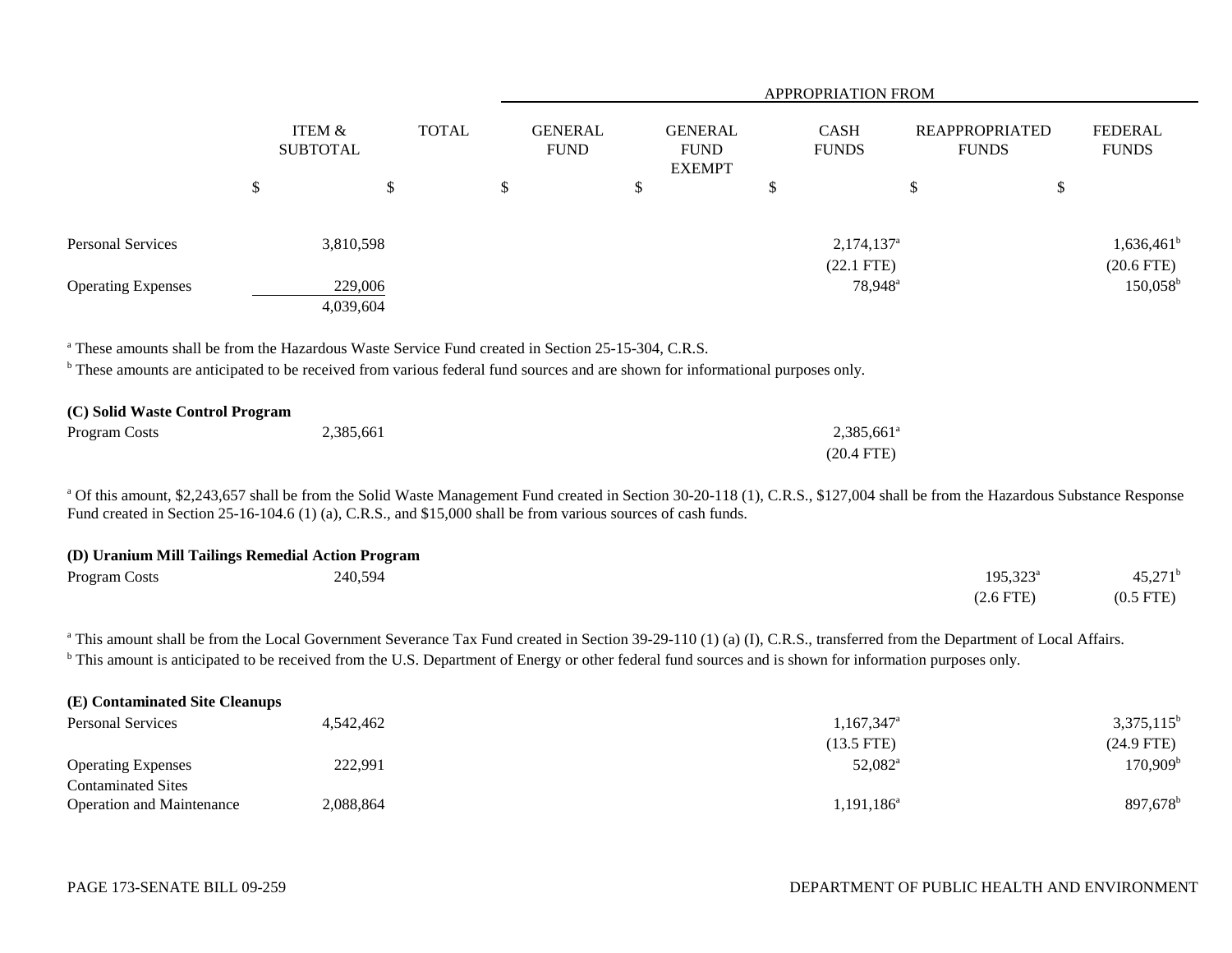|                                                                                      |                           |                      |              | <b>APPROPRIATION FROM</b>     |                                                |   |                             |                                |                                |  |  |
|--------------------------------------------------------------------------------------|---------------------------|----------------------|--------------|-------------------------------|------------------------------------------------|---|-----------------------------|--------------------------------|--------------------------------|--|--|
|                                                                                      | ITEM &<br><b>SUBTOTAL</b> |                      | <b>TOTAL</b> | <b>GENERAL</b><br><b>FUND</b> | <b>GENERAL</b><br><b>FUND</b><br><b>EXEMPT</b> |   | <b>CASH</b><br><b>FUNDS</b> | REAPPROPRIATED<br><b>FUNDS</b> | <b>FEDERAL</b><br><b>FUNDS</b> |  |  |
|                                                                                      | \$                        | \$                   | \$           |                               | \$                                             | D | \$                          | \$                             |                                |  |  |
| Transfer to the Department<br>of Law for CERCLA<br><b>Contract Oversight-Related</b> |                           |                      |              |                               |                                                |   |                             |                                |                                |  |  |
| Costs                                                                                |                           | 425,000<br>7,279,317 |              |                               |                                                |   | $425,000^{\circ}$           |                                |                                |  |  |

<sup>a</sup> Of these amounts, \$2,779,513 shall be from the Hazardous Substance Response Fund created in Section 25-16-104.6 (1) (a), C.R.S., \$6,102 shall be from fees collected under the Colorado Open Records Act, and \$50,000 shall be from various sources of cash funds.

<sup>b</sup> These amounts are anticipated to be received from various federal fund sources and are shown for information purposes only.

| (F) Rocky Flats Agreement    |         |                        |
|------------------------------|---------|------------------------|
| Program Costs                | 244,781 | $244,781$ <sup>a</sup> |
|                              |         | $(2.3$ FTE $)$         |
| Legal Services for 139 hours | 10.478  | $10,478^{\circ}$       |
|                              | 255,259 |                        |

<sup>a</sup> These amounts are anticipated to be received from the U.S. Department of Energy or other federal fund sources and are shown for information purposes only.

| (G) Radiation Management  |           |                        |                   |
|---------------------------|-----------|------------------------|-------------------|
| <b>Personal Services</b>  | ,975,755  | 1,794,683 <sup>a</sup> | $181,072^b$       |
|                           |           | $(21.2$ FTE)           | (2.3 FTE)         |
| <b>Operating Expenses</b> | 265.981   | $108.495^{\circ}$      | $157,486^{\rm b}$ |
|                           | 2,241,736 |                        |                   |

<sup>a</sup> These amounts shall be from the Radiation Control Fund created in Section 25-11-104 (6) (c), C.R.S.

<sup>b</sup> These amounts are anticipated to be received from various sources of federal funds and are shown for informational purposes only.

19,113,143

#### **(8) CONSUMER PROTECTION**

#### PAGE 174-SENATE BILL 09-259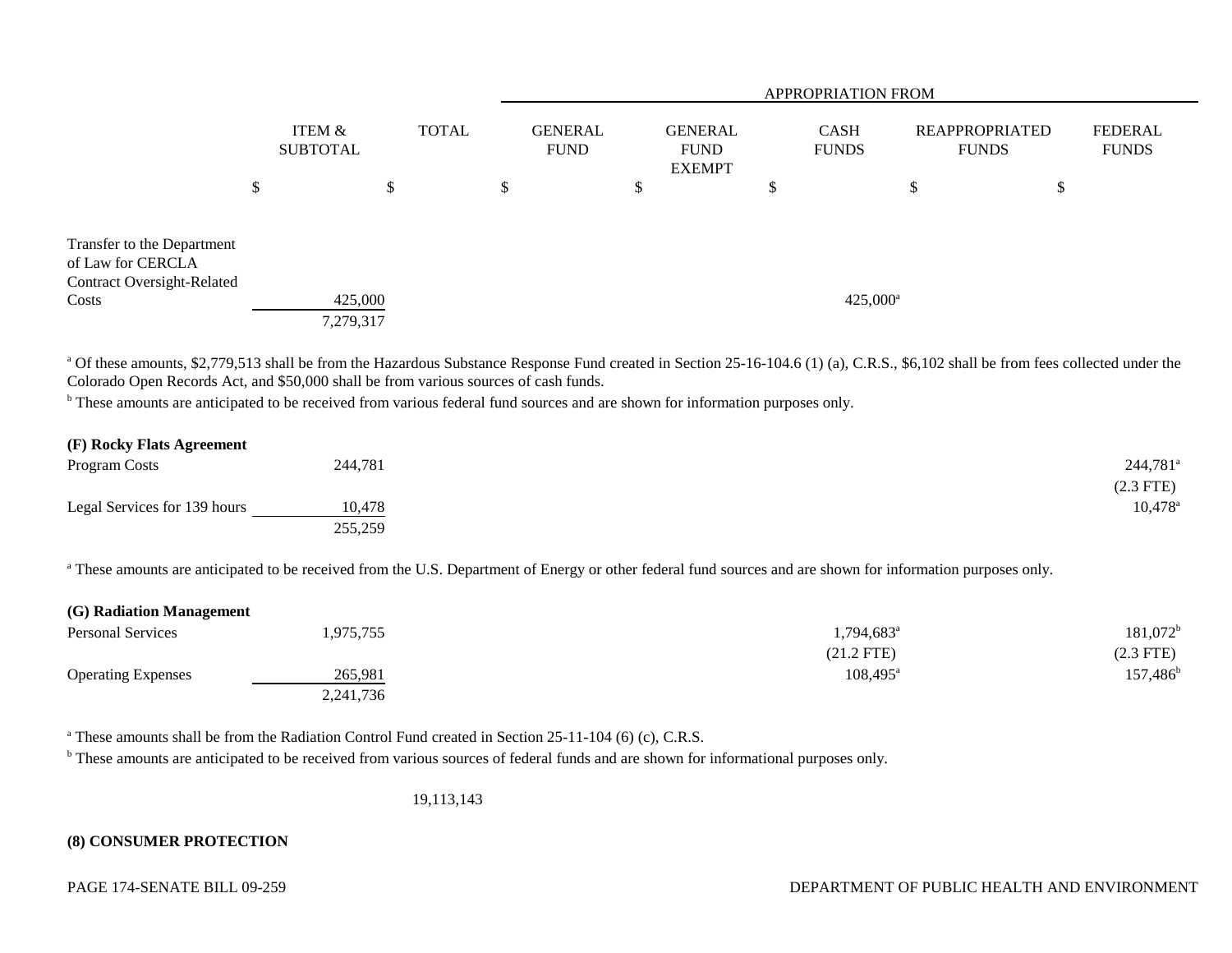|                                 |                           |           |               |              | <b>APPROPRIATION FROM</b>     |    |                                                |  |                             |    |                                       |                                |
|---------------------------------|---------------------------|-----------|---------------|--------------|-------------------------------|----|------------------------------------------------|--|-----------------------------|----|---------------------------------------|--------------------------------|
|                                 | ITEM &<br><b>SUBTOTAL</b> |           |               | <b>TOTAL</b> | <b>GENERAL</b><br><b>FUND</b> |    | <b>GENERAL</b><br><b>FUND</b><br><b>EXEMPT</b> |  | <b>CASH</b><br><b>FUNDS</b> |    | <b>REAPPROPRIATED</b><br><b>FUNDS</b> | <b>FEDERAL</b><br><b>FUNDS</b> |
|                                 | \$                        |           | <sup>\$</sup> |              | \$                            | ۰D |                                                |  |                             | \$ | \$                                    |                                |
| <b>Personal Services</b>        |                           | 2,186,521 |               |              | 1,137,854                     |    |                                                |  | 693,568 <sup>a</sup>        |    | 79,894 <sup>b</sup>                   | $275,205^{\circ}$              |
|                                 |                           |           |               |              | $(16.2$ FTE)                  |    |                                                |  | $(7.8$ FTE)                 |    | $(2.0$ FTE)                           | $(2.4$ FTE)                    |
| <b>Operating Expenses</b>       |                           | 121,907   |               |              | 29,637                        |    |                                                |  | $54,010^{\rm a}$            |    | $9,708^{\rm b}$                       | $28,552^{\circ}$               |
| <b>Indirect Cost Assessment</b> |                           | 222,281   |               |              |                               |    |                                                |  | $164,458^{\circ}$           |    | $7,000^{\rm b}$                       | $50,823^{\circ}$               |
|                                 |                           |           |               | 2,530,709    |                               |    |                                                |  |                             |    |                                       |                                |

<sup>a</sup> Of these amounts, \$637,320 shall be from the Food Protection Cash Fund created in Section 25-4-1608 (1), C.R.S., \$183,122 shall be from the Wholesale Food Manufacturing and Storage Protection Cash Fund created in Section 25-5-426 (5), C.R.S., \$66,839 shall be from the Artificial Tanning Device Education Fund created in Section 25-5-1004 (3), C.R.S., and \$24,755 shall be from various sources of cash funds.

b Of these amounts, \$86,507 shall be transferred from the Department of Corrections, and \$10,095 shall be transferred from the Department of Human Services.

c These amounts shall be from various sources of federal funds and are shown for informational purposes only.

#### **(9) DISEASE CONTROL AND ENVIRONMENTAL EPIDEMIOLOGY DIVISION**

## **(A) Administration, General Disease Control and Surveillance**

| <b>Personal Services</b>  | 967,223   | 652,693      |                 | 314,530   |
|---------------------------|-----------|--------------|-----------------|-----------|
|                           |           | $(11.4$ FTE) |                 | (3.9 FTE) |
| <b>Operating Expenses</b> | 378,512   | 258,133      | $6,538^{\circ}$ | 113,841   |
| Indirect Cost Assessment  | 3,050,328 |              | $50,000^a$      | 3,000,328 |
|                           | 4.396.063 |              |                 |           |

<sup>a</sup> These amounts shall be from the sale of rabies vaccines.

## **(B) Special Purpose Disease Control Programs**

| 1,976,018  | 850,791      |                      | 1,125,227    |
|------------|--------------|----------------------|--------------|
|            | $(12.0$ FTE) |                      | $(19.0$ FTE) |
| 22,768,167 | 687,285      | 959,707 <sup>a</sup> | 21, 121, 175 |
|            |              |                      |              |
|            |              |                      |              |
| 504,000    |              | $504,000^{\rm b}$    |              |
|            |              |                      |              |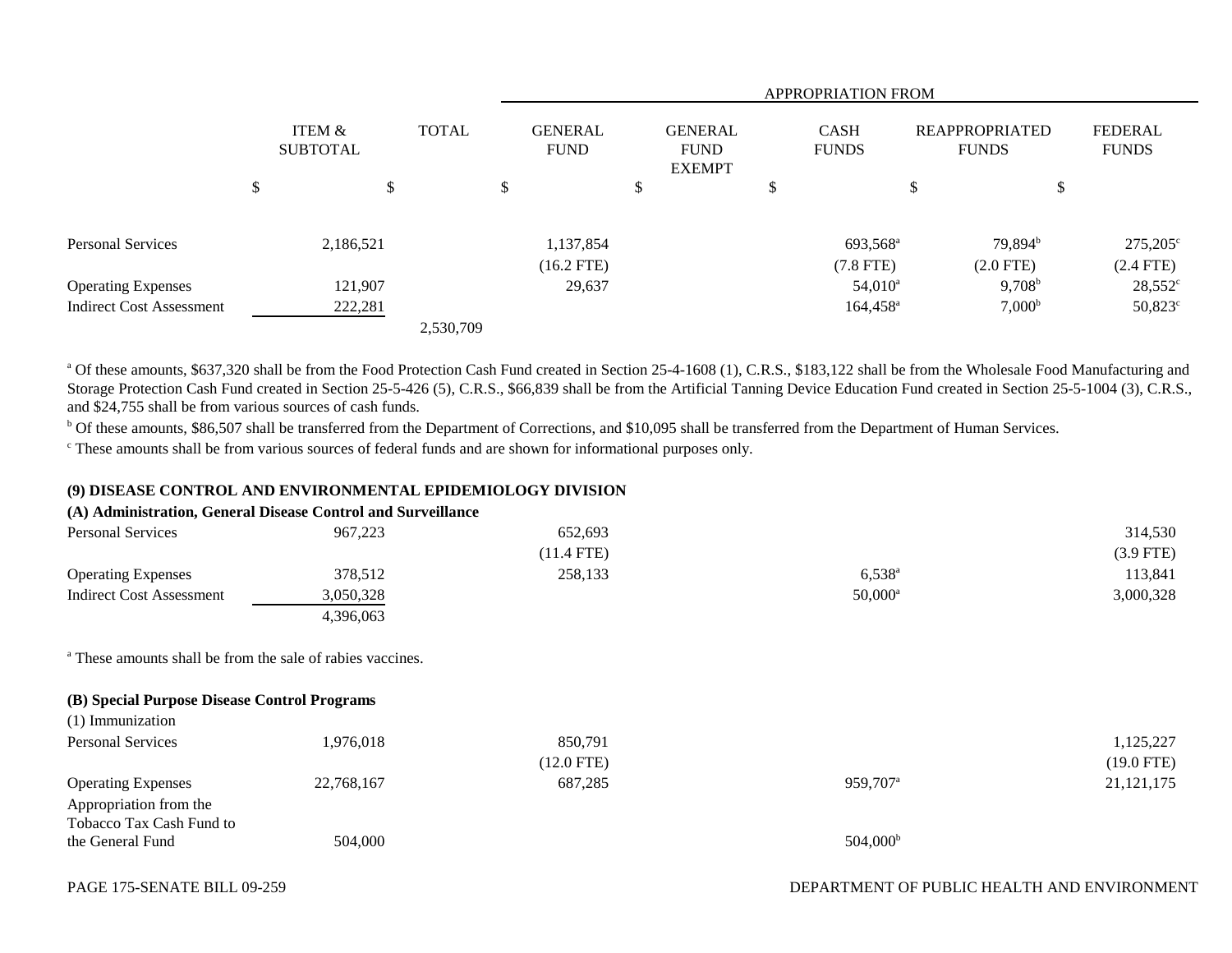|                            |                           |       |                        | <b>APPROPRIATION FROM</b>                      |                             |                                       |                                |  |
|----------------------------|---------------------------|-------|------------------------|------------------------------------------------|-----------------------------|---------------------------------------|--------------------------------|--|
|                            | ITEM &<br><b>SUBTOTAL</b> | TOTAL | GENERAL<br><b>FUND</b> | <b>GENERAL</b><br><b>FUND</b><br><b>EXEMPT</b> | <b>CASH</b><br><b>FUNDS</b> | <b>REAPPROPRIATED</b><br><b>FUNDS</b> | <b>FEDERAL</b><br><b>FUNDS</b> |  |
| \$                         |                           | \$    | \$                     |                                                |                             | ¢<br>P<br>$\mathcal{D}$               |                                |  |
| Immunizations Performed by |                           |       |                        |                                                |                             |                                       |                                |  |
| County Public Health       |                           |       |                        |                                                |                             |                                       |                                |  |
| Nursing Services           | 504,000                   |       |                        | $504,000^{\circ}$                              |                             |                                       |                                |  |
|                            | 25,752,185                |       |                        |                                                |                             |                                       |                                |  |

<sup>a</sup> This amount shall be from the Supplemental Tobacco Litigation Settlement Moneys Account of the Colorado Immunization Fund, created in Section 25-4-2301, C.R.S., which is received as a damage award and, as such, does not constitute fiscal year spending for the purposes of Section 20 of Article X of the State Constitution.

<sup>b</sup> This amount shall be from the Tobacco Tax Cash Fund created in Section 24-22-117 (1) (a), C.R.S., which is received under the provisions of Section 21 (4) of Article X of the State Constitution and, as such, does not constitute fiscal year spending for the purposes of Section 20 of Article X of the State Constitution.

<sup>c</sup> This amount shall be from revenues from the imposition of additional state cigarette and tobacco taxes which are appropriated to the General Fund pursuant to Article X, Section 21 (5) (e) of the State Constitution. This amount is not subject to the limitation on state fiscal year spending imposed by Section 20 of Article X of the State Constitution. This amount is also not subject to the statutory limitation on General Fund appropriations growth or any other spending limitation existing in law pursuant to Section 21 (8) of Article X of the State Constitution.

| (2) Sexually Transmitted Disease, HIV and AIDS |            |                       |              |
|------------------------------------------------|------------|-----------------------|--------------|
| <b>Personal Services</b>                       | 3.399.714  | $76.620$ <sup>a</sup> | 3,323,094    |
|                                                |            | (1.2 FTE)             | $(54.6$ FTE) |
| <b>Operating Expenses</b>                      | 7,515,405  | $2,702,405^{\circ}$   | 4,813,000    |
|                                                | 10.915.119 |                       |              |

<sup>a</sup> These amounts shall be from the AIDS and HIV Prevention Fund created in Section 25-4-1415 (1), C.R.S., which are received as damage awards and, as such, do not constitute fiscal year spending for the purposes of Section 20 of Article X of the State Constitution.

| (3) Ryan White Act        |            |             |                          |             |
|---------------------------|------------|-------------|--------------------------|-------------|
| <b>Personal Services</b>  | 319,939    | 28,556      |                          | 291,383     |
|                           |            | $(0.4$ FTE) |                          | $(3.6$ FTE) |
| <b>Operating Expenses</b> | 12,938,575 | .357,404    | $3,609,171$ <sup>a</sup> | 7,972,000   |
|                           | 13,258,514 |             |                          |             |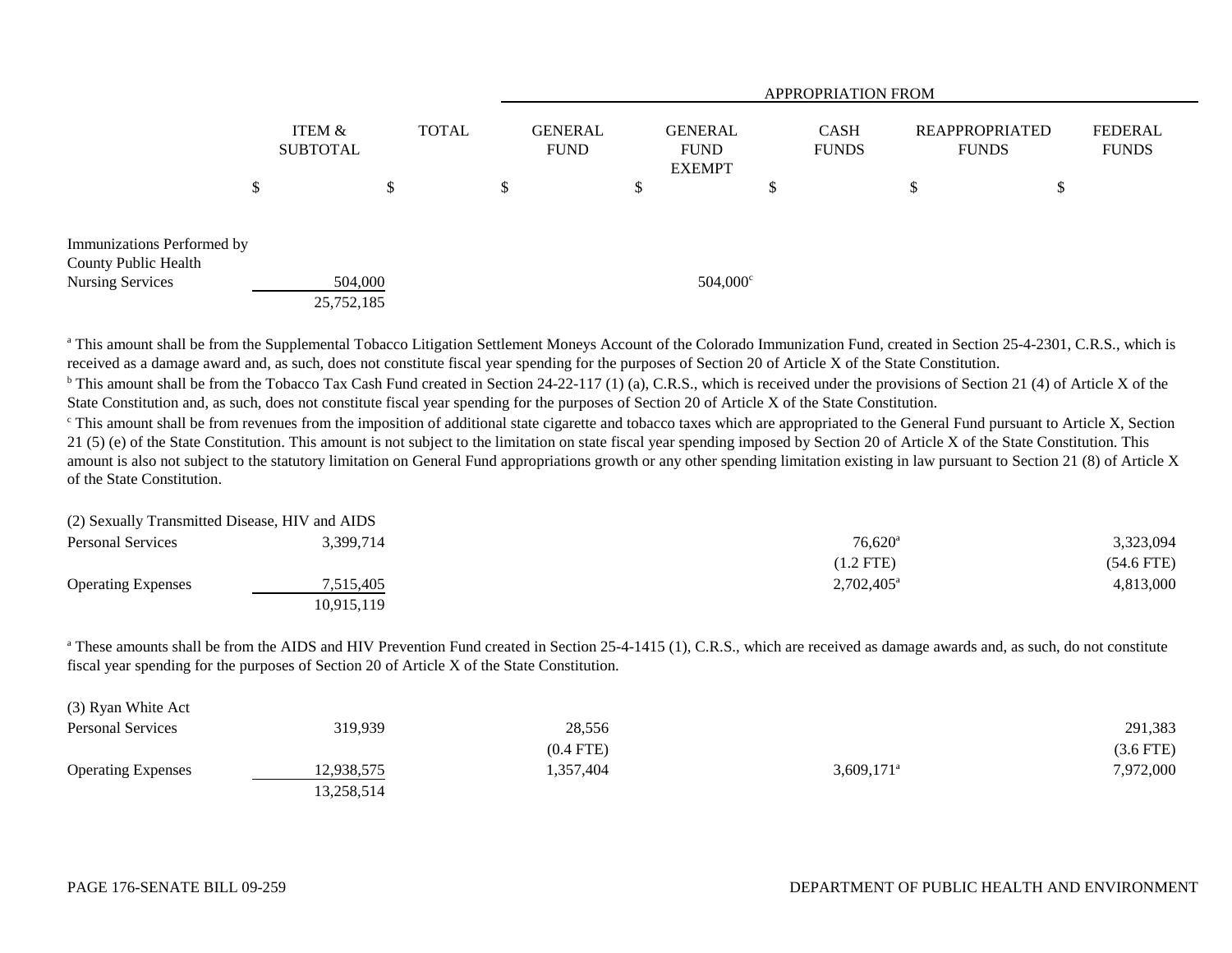|                   |       |             | APPROPRIATION FROM |              |                       |                |  |  |  |  |
|-------------------|-------|-------------|--------------------|--------------|-----------------------|----------------|--|--|--|--|
|                   |       |             |                    |              |                       |                |  |  |  |  |
| <b>ITEM &amp;</b> | TOTAL | GENERAL     | <b>GENERAL</b>     | CASH         | <b>REAPPROPRIATED</b> | <b>FEDERAL</b> |  |  |  |  |
| <b>SUBTOTAL</b>   |       | <b>FUND</b> | <b>FUND</b>        | <b>FUNDS</b> | <b>FUNDS</b>          | <b>FUNDS</b>   |  |  |  |  |
|                   |       |             | <b>EXEMPT</b>      |              |                       |                |  |  |  |  |
|                   |       |             |                    |              |                       |                |  |  |  |  |

<sup>a</sup> This amount shall be from the Tobacco Litigation Settlement Cash Fund created in Section 24-22-115 (1) (a), C.R.S., which is received as a damage award and, as such, does not constitute fiscal year spending for the purposes of Section 20 of Article X of the State Constitution.

| (4) Tuberculosis Control and Treatment |           |           |                        |           |
|----------------------------------------|-----------|-----------|------------------------|-----------|
| <b>Personal Services</b>               | 643.748   | 123,186   | $95,554^{\circ}$       | 425,008   |
|                                        |           | (1.2 FTE) | (1.7 FTE)              | (3.9 FTE) |
| <b>Operating Expenses</b>              | ,872,933  | .191,913  | $210.020$ <sup>a</sup> | 471,000   |
|                                        | 2,516,681 |           |                        |           |

a These amounts shall be from federal funds appropriated in the Department of Human Services.

| (C) Environmental Epidemiology              |         |             |                   |             |
|---------------------------------------------|---------|-------------|-------------------|-------------|
| (1) Birth Defects Monitoring and Prevention |         |             |                   |             |
| <b>Personal Services</b>                    | 450,717 | 126,439     | $142,232^{\rm a}$ | 182,046     |
|                                             |         | $(1.7$ FTE) | (1.5 FTE)         | $(2.6$ FTE) |
| <b>Operating Expenses</b>                   | 35,667  |             | $1,425^{\circ}$   | 34,242      |
|                                             | 486,384 |             |                   |             |

<sup>a</sup> These amounts shall be from the Vital Statistics Records Cash Fund created in Section 25-2-121 (2) (b) (I), C.R.S.

| (2) Federal Grants | 2,375,000 | 2,375,000    |
|--------------------|-----------|--------------|
|                    |           | $(15.5$ FTE) |
| (D) Federal Grants | 9,602,202 | 9,602,202    |
|                    |           | $(49.3$ FTE) |

69,302,148

## **(10) PREVENTION SERVICES DIVISION (A) Prevention Programs**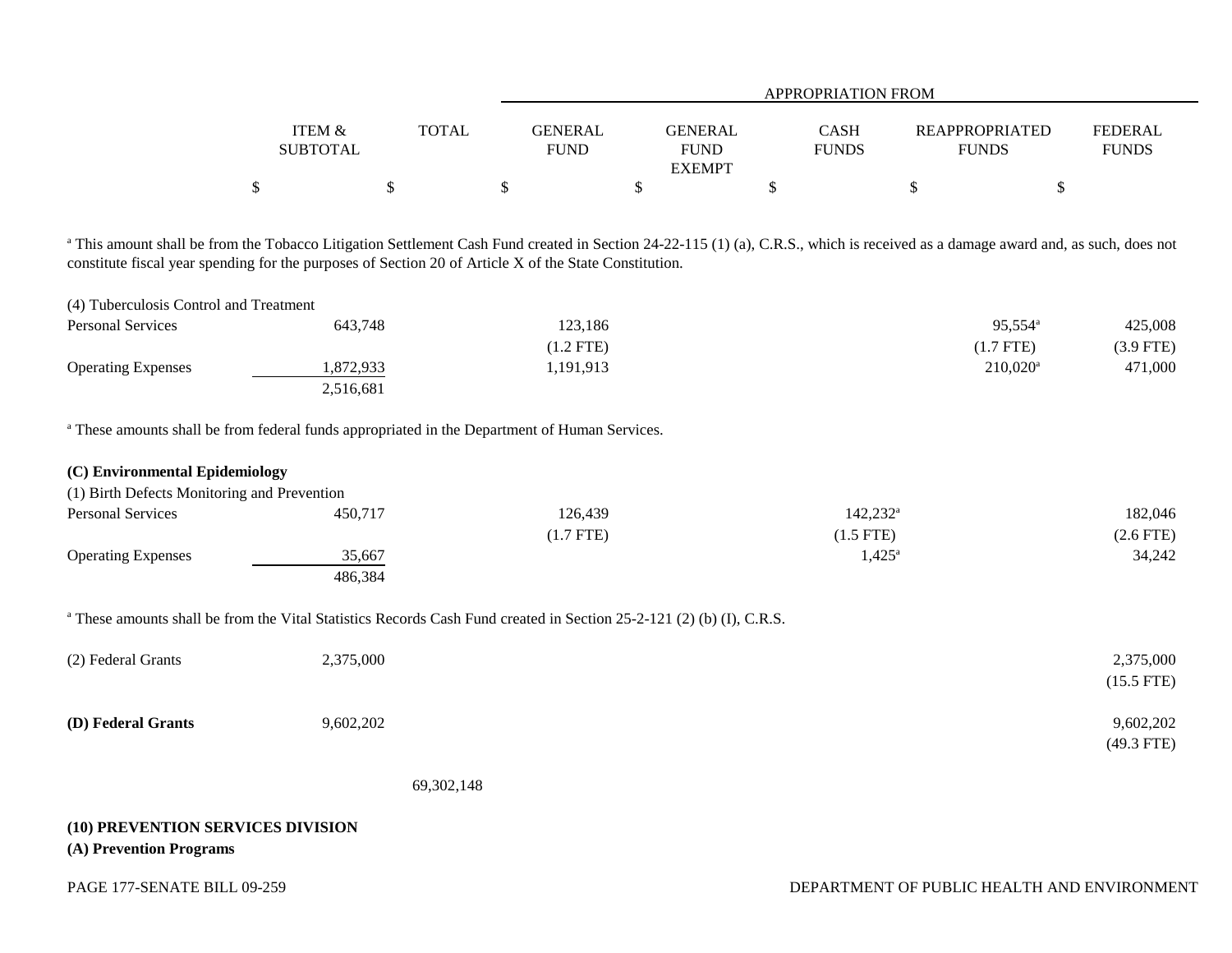|                                 |                                      |              |                               |                                                | APPROPRIATION FROM          |                                       |                  |                                |
|---------------------------------|--------------------------------------|--------------|-------------------------------|------------------------------------------------|-----------------------------|---------------------------------------|------------------|--------------------------------|
|                                 | <b>ITEM &amp;</b><br><b>SUBTOTAL</b> | <b>TOTAL</b> | <b>GENERAL</b><br><b>FUND</b> | <b>GENERAL</b><br><b>FUND</b><br><b>EXEMPT</b> | <b>CASH</b><br><b>FUNDS</b> | <b>REAPPROPRIATED</b><br><b>FUNDS</b> |                  | <b>FEDERAL</b><br><b>FUNDS</b> |
| $\boldsymbol{\mathsf{S}}$       |                                      | \$           | \$                            | \$                                             | \$                          | \$                                    | \$               |                                |
|                                 |                                      |              |                               |                                                |                             |                                       |                  |                                |
| (1) Programs and Administration |                                      |              |                               |                                                |                             |                                       |                  |                                |
| <b>Personal Services</b>        | 1,618,925                            |              | 117,250                       |                                                | 673,707 <sup>a</sup>        |                                       |                  | 827,968                        |
|                                 |                                      |              | $(2.0$ FTE)                   |                                                | $(10.0$ FTE)                |                                       |                  | $(11.7$ FTE)                   |
| <b>Operating Expenses</b>       | 783,293                              |              |                               |                                                | $118,440^a$                 |                                       |                  | 664,853                        |
| Transfer to the Health          |                                      |              |                               |                                                |                             |                                       |                  |                                |
| Disparities Grant Program       |                                      |              |                               |                                                |                             |                                       |                  |                                |
| Fund                            | 3,984,000                            |              |                               |                                                | 3,984,000 <sup>a</sup>      |                                       |                  |                                |
| Transfer to the Department      |                                      |              |                               |                                                |                             |                                       |                  |                                |
| of Health Care Policy and       |                                      |              |                               |                                                |                             |                                       |                  |                                |
| <b>Financing for Disease</b>    |                                      |              |                               |                                                |                             |                                       |                  |                                |
| Management                      | 2,000,000                            |              |                               |                                                | $2,000,000$ <sup>a</sup>    |                                       |                  |                                |
| Cancer, Cardiovascular          |                                      |              |                               |                                                |                             |                                       |                  |                                |
| Disease, and Pulmonary          |                                      |              |                               |                                                |                             |                                       |                  |                                |
| Disease Grants                  | 24, 271, 382                         |              |                               |                                                | 24,271,382 <sup>a</sup>     |                                       |                  |                                |
| <b>Indirect Cost Assessment</b> | 3,138,765                            |              |                               |                                                | 908,003 <sup>b</sup>        |                                       | $25,000^{\circ}$ | 2,205,762                      |
|                                 | 35,796,365                           |              |                               |                                                |                             |                                       |                  |                                |

<sup>a</sup> These amounts shall be from the Prevention, Early Detection, and Treatment Fund created in Section 24-22-117 (2) (d) (I), C.R.S., which consists of revenues from additional state cigarette and tobacco taxes imposed pursuant to Section 21 of Article X of the State Constitution. These amounts are received under the provisions of Section 21 (4) of Article X of the State Constitution and, as such, does not constitute fiscal year spending for the purposes of Section 20 of Article X of the State Constitution.

<sup>b</sup> This amount shall be from various sources of cash funds.

c This amount shall be from various sources of reappropriated funds.

| (2) Cancer Registry       |          |             |             |
|---------------------------|----------|-------------|-------------|
| Personal Services         | 676,487  | 194,877     | 481,610     |
|                           |          | $(2.0$ FTE) | $(8.0$ FTE) |
| <b>Operating Expenses</b> | 365.552  | 30,552      | 335,000     |
|                           | ,042,039 |             |             |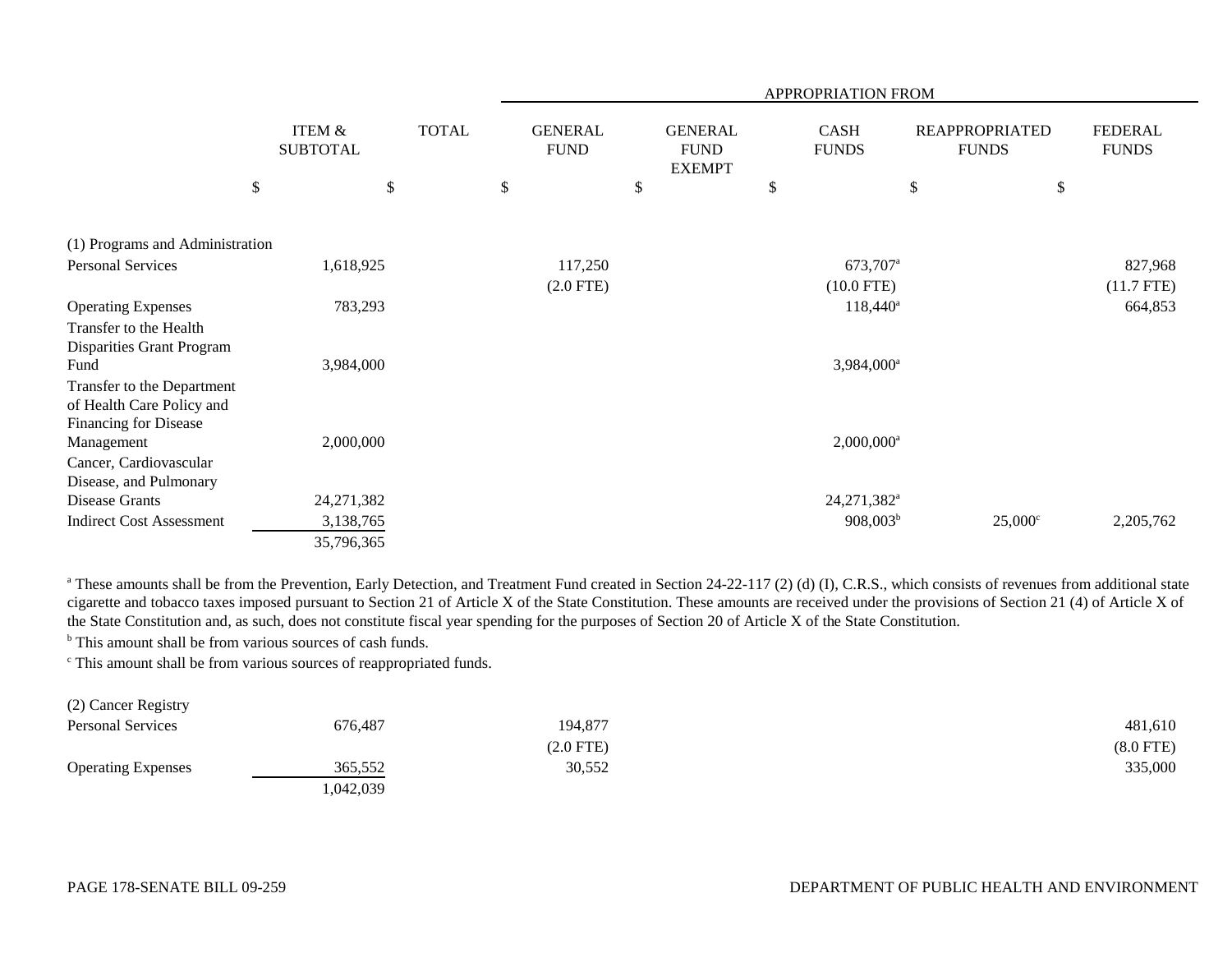|                                                            |                                      |              | APPROPRIATION FROM            |                                                |                                        |                                       |                                |  |
|------------------------------------------------------------|--------------------------------------|--------------|-------------------------------|------------------------------------------------|----------------------------------------|---------------------------------------|--------------------------------|--|
|                                                            | <b>ITEM &amp;</b><br><b>SUBTOTAL</b> | <b>TOTAL</b> | <b>GENERAL</b><br><b>FUND</b> | <b>GENERAL</b><br><b>FUND</b><br><b>EXEMPT</b> | <b>CASH</b><br><b>FUNDS</b>            | <b>REAPPROPRIATED</b><br><b>FUNDS</b> | <b>FEDERAL</b><br><b>FUNDS</b> |  |
|                                                            | $\$$<br>\$                           |              | \$                            | \$                                             | \$                                     | \$<br>\$                              |                                |  |
| (3) Chronic Disease and<br><b>Cancer Prevention Grants</b> | 5,643,152                            |              |                               |                                                |                                        |                                       | 5,643,152<br>$(23.8$ FTE)      |  |
| (4) Suicide Prevention                                     | 287,877                              |              | 287,877<br>$(2.0$ FTE)        |                                                |                                        |                                       |                                |  |
| (5) Tobacco Education, Prevention, and Cessation           |                                      |              |                               |                                                |                                        |                                       |                                |  |
| Personal Services                                          | 751,273                              |              |                               |                                                | $751,273$ <sup>a</sup><br>$(10.0$ FTE) |                                       |                                |  |
| <b>Operating Expenses</b>                                  | 175,000                              |              |                               |                                                | $175,000^{\rm a}$                      |                                       |                                |  |
| Tobacco Education,<br>Prevention, and Cessation            |                                      |              |                               |                                                |                                        |                                       |                                |  |
| Grants                                                     | 30,283,727<br>31,210,000             |              |                               |                                                | 30,283,727 <sup>a</sup>                |                                       |                                |  |

<sup>a</sup> These amounts shall be from the Tobacco Education Programs Fund created in Section 24-22-117 (2) (c) (I), C.R.S., which consists of revenues from additional state cigarette and tobacco taxes imposed pursuant to Section 21 of Article X of the State Constitution, and, as such, do not constitute fiscal year spending for the purposes of Section 20 of Article X of the State Constitution.

| (B) Women's Health - Family Planning <sup>44</sup> |           |             |                        |                  |              |
|----------------------------------------------------|-----------|-------------|------------------------|------------------|--------------|
| <b>Personal Services</b>                           | ,312,077  | 454,783     | $127,495^{\circ}$      | $59,169^{\rm b}$ | 670,630      |
|                                                    |           | $(6.4$ FTE) |                        | $(2.9$ FTE)      | $(10.0$ FTE) |
| <b>Operating Expenses</b>                          | 3,355     | 3,355       |                        |                  |              |
| Purchase of Services                               | 3.434.214 | ,229,003    |                        | $25,505^{\rm b}$ | 2,179,706    |
| Transfer to the Department                         |           |             |                        |                  |              |
| of Health Care Policy and                          |           |             |                        |                  |              |
| Financing for Breast and                           |           |             |                        |                  |              |
| <b>Cervical Cancer Treatment</b>                   | ,215,340  |             | 1,215,340 <sup>a</sup> |                  |              |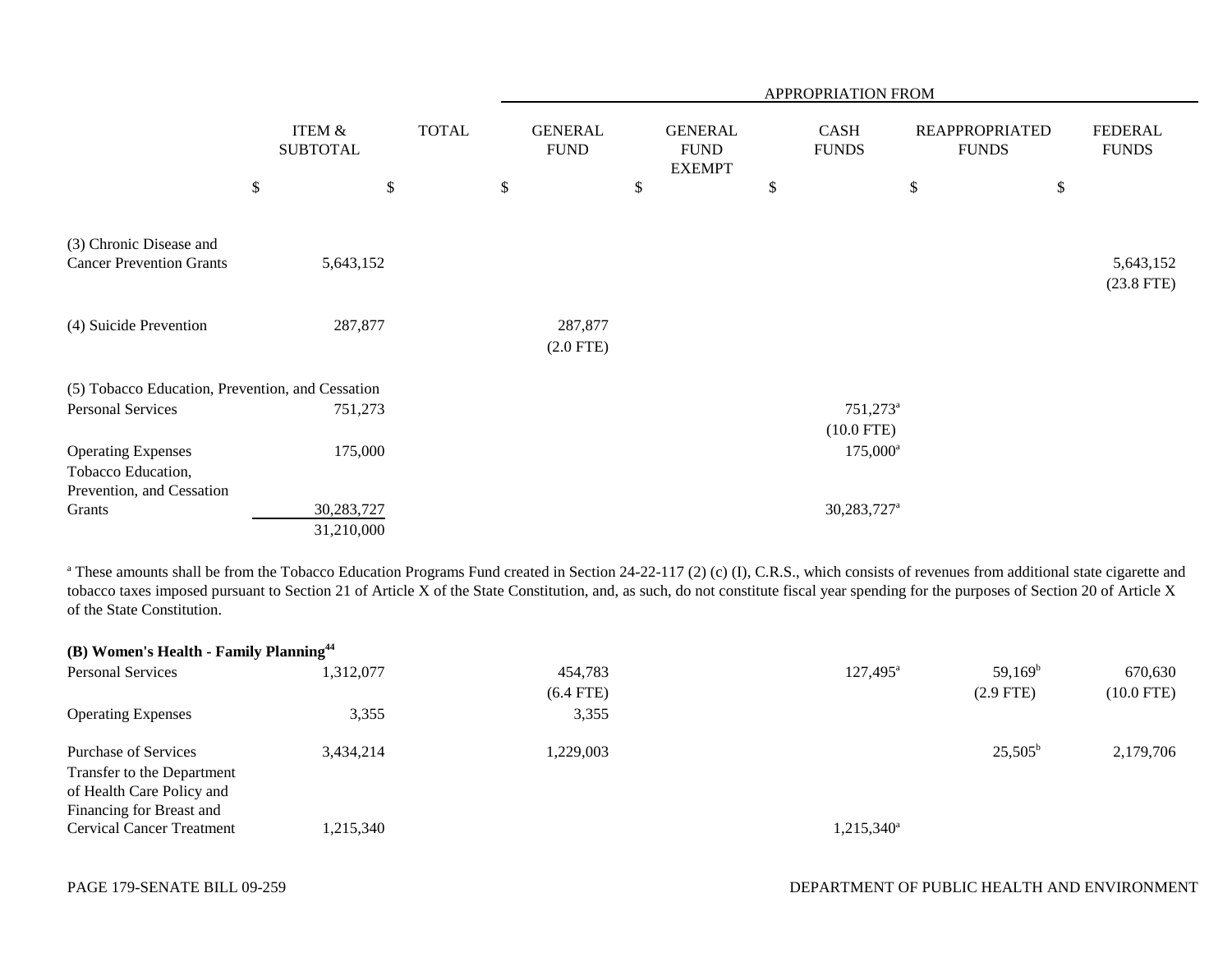|                                   |    |                           |        |  |              | APPROPRIATION FROM            |    |                                                |   |                             |    |                                       |             |                                |
|-----------------------------------|----|---------------------------|--------|--|--------------|-------------------------------|----|------------------------------------------------|---|-----------------------------|----|---------------------------------------|-------------|--------------------------------|
|                                   |    | ITEM &<br><b>SUBTOTAL</b> |        |  | <b>TOTAL</b> | <b>GENERAL</b><br><b>FUND</b> |    | <b>GENERAL</b><br><b>FUND</b><br><b>EXEMPT</b> |   | <b>CASH</b><br><b>FUNDS</b> |    | <b>REAPPROPRIATED</b><br><b>FUNDS</b> |             | <b>FEDERAL</b><br><b>FUNDS</b> |
|                                   | \$ |                           | Φ<br>D |  | \$           |                               | ۰D |                                                | D |                             | \$ | \$                                    |             |                                |
| <b>Breast and Cervical Cancer</b> |    |                           |        |  |              |                               |    |                                                |   |                             |    |                                       |             |                                |
| Screening                         |    | 7,287,660                 |        |  |              |                               |    |                                                |   | $3,661,660$ <sup>a</sup>    |    |                                       | 3,626,000   |                                |
| <b>Federal Grants</b>             |    | 350,000                   |        |  |              |                               |    |                                                |   |                             |    |                                       | 350,000     |                                |
|                                   |    | 13,602,646                |        |  |              |                               |    |                                                |   |                             |    |                                       | $(3.0$ FTE) |                                |

<sup>a</sup> These amounts shall be from the Prevention, Early Detection, and Treatment Fund created in Section 24-22-117 (2) (d) (I), C.R.S., which consists of revenues from additional state cigarette and tobacco taxes imposed pursuant to Section 21 of Article X of the State Constitution. These amounts are received under the provisions of Section 21 (4) of Article X of the State Constitution and, as such, do not constitute fiscal year spending for the purposes of Section 20 of Article X of the State Constitution.

<sup>b</sup> These amounts shall be from Medicaid funds appropriated to the Department of Health Care Policy and Financing.

| (C) Rural - Primary Care |           |             |             |                |
|--------------------------|-----------|-------------|-------------|----------------|
| Dental Programs          | 1,117,339 | 579,356     | $200,000^a$ | 337,983        |
|                          |           | $(0.8$ FTE) | $(0.2$ FTE) | $(2.0$ FTE)    |
| <b>Federal Grants</b>    | 118,000   |             |             | 118,000        |
|                          |           |             |             | $(1.5$ FTE $)$ |
|                          | ,235,339  |             |             |                |

<sup>a</sup> This amount shall be from the State Dental Loan Repayment Fund created in Section 25-23-104 (1), C.R.S., which is received as a damage award and, as such, does not constitute fiscal year spending for the purposes of Section 20 of Article X of the State Constitution.

| (D) Prevention Partnerships                      |         |             |  |  |  |  |  |
|--------------------------------------------------|---------|-------------|--|--|--|--|--|
| (1) Interagency Prevention Programs Coordination |         |             |  |  |  |  |  |
| <b>Personal Services</b>                         | 118,898 | 118,898     |  |  |  |  |  |
|                                                  |         | $(2.0$ FTE) |  |  |  |  |  |
| <b>Operating Expenses</b>                        | 16,769  | 16.769      |  |  |  |  |  |
|                                                  | 135,667 |             |  |  |  |  |  |

(2) Tony Grampsas Youth Services Program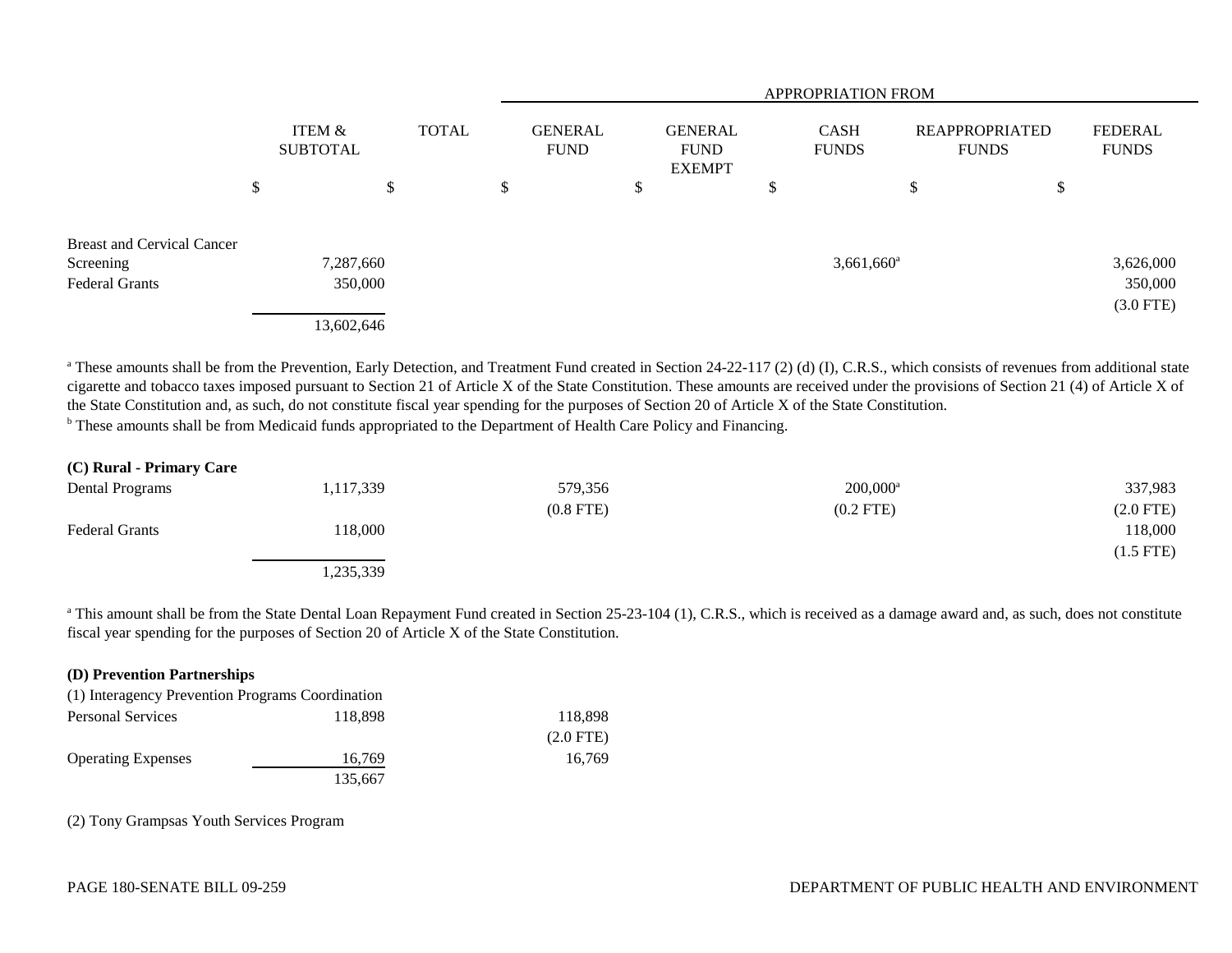|                                                                                                                                                                                                                                                                                                       |                           |              | APPROPRIATION FROM            |                                                 |        |                                         |                                       |                                |  |  |  |
|-------------------------------------------------------------------------------------------------------------------------------------------------------------------------------------------------------------------------------------------------------------------------------------------------------|---------------------------|--------------|-------------------------------|-------------------------------------------------|--------|-----------------------------------------|---------------------------------------|--------------------------------|--|--|--|
|                                                                                                                                                                                                                                                                                                       | ITEM &<br><b>SUBTOTAL</b> | <b>TOTAL</b> | <b>GENERAL</b><br><b>FUND</b> | <b>GENERAL</b><br>${\rm FUND}$<br><b>EXEMPT</b> |        | <b>CASH</b><br><b>FUNDS</b>             | <b>REAPPROPRIATED</b><br><b>FUNDS</b> | <b>FEDERAL</b><br><b>FUNDS</b> |  |  |  |
| $\$$                                                                                                                                                                                                                                                                                                  | $\$\,$                    |              | $\$$                          | \$                                              | $\$\,$ |                                         | \$                                    | $\boldsymbol{\mathsf{S}}$      |  |  |  |
| <b>Prevention Services</b><br>Programs                                                                                                                                                                                                                                                                | 5,124,767                 |              | 1,000,000                     |                                                 |        | $4,124,767$ <sup>a</sup><br>$(3.0$ FTE) |                                       |                                |  |  |  |
| <sup>a</sup> This amount shall be from the Tobacco Litigation Settlement Cash Fund created in Section 24-22-115 (1) (a), C.R.S., which is received as a damage award and, as such, does not<br>constitute fiscal year spending for the purposes of Section 20 of Article X of the State Constitution. |                           |              |                               |                                                 |        |                                         |                                       |                                |  |  |  |
| (3) Colorado Children's Trust Fund                                                                                                                                                                                                                                                                    |                           |              |                               |                                                 |        |                                         |                                       |                                |  |  |  |
| <b>Personal Services</b>                                                                                                                                                                                                                                                                              | 76,931                    |              |                               |                                                 |        | 76,931 <sup>a</sup>                     |                                       |                                |  |  |  |
|                                                                                                                                                                                                                                                                                                       |                           |              |                               |                                                 |        | $(1.5$ FTE)                             |                                       |                                |  |  |  |
| <b>Operating Expenses</b>                                                                                                                                                                                                                                                                             | 495,137<br>572,068        |              |                               |                                                 |        | 395,137 <sup>a</sup>                    |                                       | 100,000                        |  |  |  |
| <sup>a</sup> These amounts shall be from the Colorado Children's Trust Fund created in Section 19-3.5-106 (1), C.R.S.                                                                                                                                                                                 |                           |              |                               |                                                 |        |                                         |                                       |                                |  |  |  |
| (E) Family and Community Health<br>(1) Maternal and Child                                                                                                                                                                                                                                             |                           |              |                               |                                                 |        |                                         |                                       |                                |  |  |  |
| Health                                                                                                                                                                                                                                                                                                | 3,893,000                 |              |                               |                                                 |        |                                         |                                       | 3,893,000<br>$(13.0$ FTE)      |  |  |  |
| (2) Child, Adolescent, and School Health                                                                                                                                                                                                                                                              |                           |              |                               |                                                 |        |                                         |                                       |                                |  |  |  |
| Nurse Home Visitor Program                                                                                                                                                                                                                                                                            | 14,436,684                |              |                               |                                                 |        | 14,436,684 <sup>a</sup><br>$(4.0$ FTE)  |                                       |                                |  |  |  |
| School-based Health Centers                                                                                                                                                                                                                                                                           | 999,810                   |              | 999,810<br>$(0.7$ FTE)        |                                                 |        |                                         |                                       |                                |  |  |  |
| <b>Federal Grants</b>                                                                                                                                                                                                                                                                                 | 533,000                   |              |                               |                                                 |        |                                         |                                       | 533,000<br>$(2.2$ FTE)         |  |  |  |
|                                                                                                                                                                                                                                                                                                       | 15,969,494                |              |                               |                                                 |        |                                         |                                       |                                |  |  |  |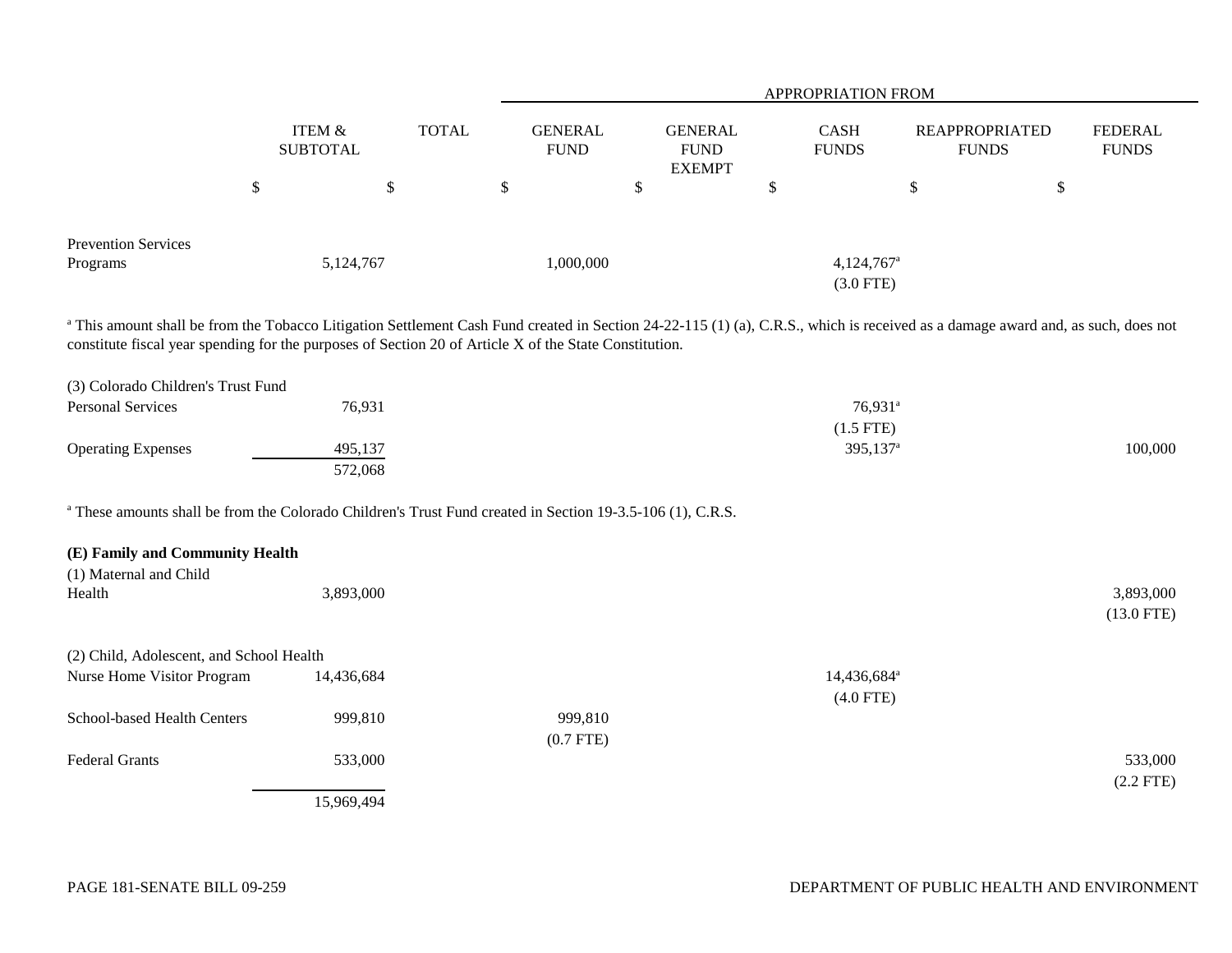|                 |              |             | APPROPRIATION FROM           |              |                       |                |  |  |  |  |
|-----------------|--------------|-------------|------------------------------|--------------|-----------------------|----------------|--|--|--|--|
| ITEM &          | <b>TOTAL</b> | GENERAL     | <b>GENERAL</b>               | <b>CASH</b>  | <b>REAPPROPRIATED</b> | <b>FEDERAL</b> |  |  |  |  |
| <b>SUBTOTAL</b> |              | <b>FUND</b> | <b>FUND</b><br><b>EXEMPT</b> | <b>FUNDS</b> | <b>FUNDS</b>          | <b>FUNDS</b>   |  |  |  |  |
| \$              |              |             |                              |              |                       |                |  |  |  |  |

<sup>a</sup> This amount shall be from the Nurse Home Visitor Program Fund created in Section 25-31-107 (2) (b), C.R.S., which is received as a damage award and, as such, does not constitute fiscal year spending for the purposes of Section 20 of Article X of the State Constitution.

| (3) Children With Special Needs                         |           |              |                  |                        |
|---------------------------------------------------------|-----------|--------------|------------------|------------------------|
| (a) Health Care Program for Children with Special Needs |           |              |                  |                        |
| <b>Personal Services</b>                                | 1,344,814 | 683,199(M)   |                  | $661,615$ <sup>a</sup> |
|                                                         |           | $(10.1$ FTE) |                  | $(7.4$ FTE)            |
| <b>Operating Expenses</b>                               | 100,577   | 87,577(M)    |                  | $13,000^{\circ}$       |
| <b>Purchase of Services</b>                             | 3,604,750 | 1,856,473    | $40,874^{\rm b}$ | 1,707,403 <sup>a</sup> |
| Traumatic Brain Injury                                  |           |              |                  |                        |
| Services                                                | 188.416   |              |                  | $188,416^{\circ}$      |
|                                                         |           |              | $(1.0$ FTE)      |                        |
|                                                         | 5,238,557 |              |                  |                        |

<sup>a</sup> These amounts shall be from the Maternal and Child Health Block Grant and are shown for informational purposes only.

<sup>b</sup> This amount shall be from client fees.

c This amount shall be from funds appropriated in the Department of Human Services.

| (b) Genetics Counseling   |           |                       |
|---------------------------|-----------|-----------------------|
| <b>Personal Services</b>  | 80.569    | $80.569$ <sup>a</sup> |
|                           |           | $(1.0$ FTE)           |
| <b>Operating Expenses</b> | 1,501,817 | $1,501,817^{\circ}$   |
|                           | 1,582,386 |                       |

<sup>a</sup> These amounts shall be from the Newborn Screening and Genetic Counseling Cash Funds created in Section 25-4-1006 (1), C.R.S.

| (4) Department of Human |        |                  |
|-------------------------|--------|------------------|
| Services Grant          | 29,790 | $29,790^{\rm a}$ |
|                         |        | $(0.2$ FTE)      |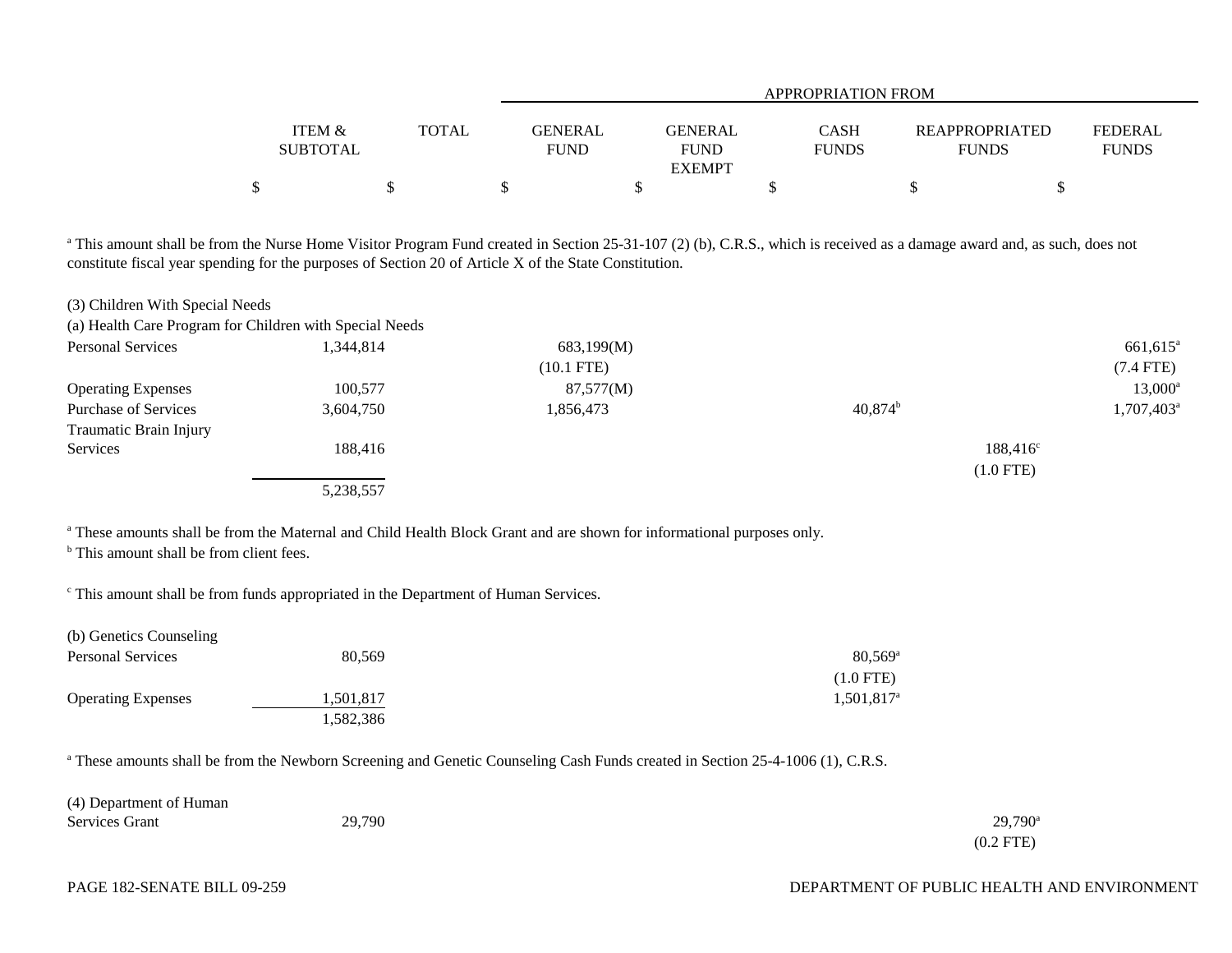|                                                                                                        |                              |                           |                               | APPROPRIATION FROM                             |                        |                                       |                                |  |  |  |  |
|--------------------------------------------------------------------------------------------------------|------------------------------|---------------------------|-------------------------------|------------------------------------------------|------------------------|---------------------------------------|--------------------------------|--|--|--|--|
|                                                                                                        | ITEM $\&$<br><b>SUBTOTAL</b> | <b>TOTAL</b>              | <b>GENERAL</b><br><b>FUND</b> | <b>GENERAL</b><br><b>FUND</b><br><b>EXEMPT</b> | CASH<br><b>FUNDS</b>   | <b>REAPPROPRIATED</b><br><b>FUNDS</b> | <b>FEDERAL</b><br><b>FUNDS</b> |  |  |  |  |
|                                                                                                        | $\boldsymbol{\mathsf{S}}$    | $\boldsymbol{\mathsf{S}}$ | $\boldsymbol{\mathsf{S}}$     | \$                                             | $\mathbb{S}$           | \$<br>\$                              |                                |  |  |  |  |
| <sup>a</sup> This amount shall be from federal funds appropriated in the Department of Human Services. |                              |                           |                               |                                                |                        |                                       |                                |  |  |  |  |
| (5) Federal Grants                                                                                     | 508,000                      |                           |                               |                                                |                        |                                       | 508,000<br>$(4.6$ FTE)         |  |  |  |  |
| (F) Nutrition Services<br>Women, Infants, and<br>Children Supplemental Food<br>Grant                   | 69,410,948                   |                           |                               |                                                |                        |                                       | 69,410,948                     |  |  |  |  |
|                                                                                                        |                              |                           |                               |                                                |                        |                                       | $(21.3$ FTE)                   |  |  |  |  |
| Child and Adult Care Food<br>Program                                                                   | 24,069,644                   |                           |                               |                                                |                        |                                       | 24,069,644<br>$(12.8$ FTE)     |  |  |  |  |
|                                                                                                        | 93,480,592                   |                           |                               |                                                |                        |                                       |                                |  |  |  |  |
| (G) Federal Grants                                                                                     | 650,000                      |                           |                               |                                                |                        |                                       | 650,000<br>$(5.3$ FTE)         |  |  |  |  |
|                                                                                                        |                              | 216,001,739               |                               |                                                |                        |                                       |                                |  |  |  |  |
| (11) HEALTH FACILITIES AND EMERGENCY MEDICAL SERVICES DIVISION<br>(A) Licensure                        |                              |                           |                               |                                                |                        |                                       |                                |  |  |  |  |
| <b>Health Facilities General</b><br>Licensure Program                                                  | 2,362,249<br>$(34.9$ FTE)    |                           | 157,177                       |                                                | 2,205,072 <sup>a</sup> |                                       |                                |  |  |  |  |
| <b>Assisted Living Facilities</b><br>Program                                                           | 943,228<br>$(11.4$ FTE)      |                           | 114,904                       |                                                | 828,324 <sup>b</sup>   |                                       |                                |  |  |  |  |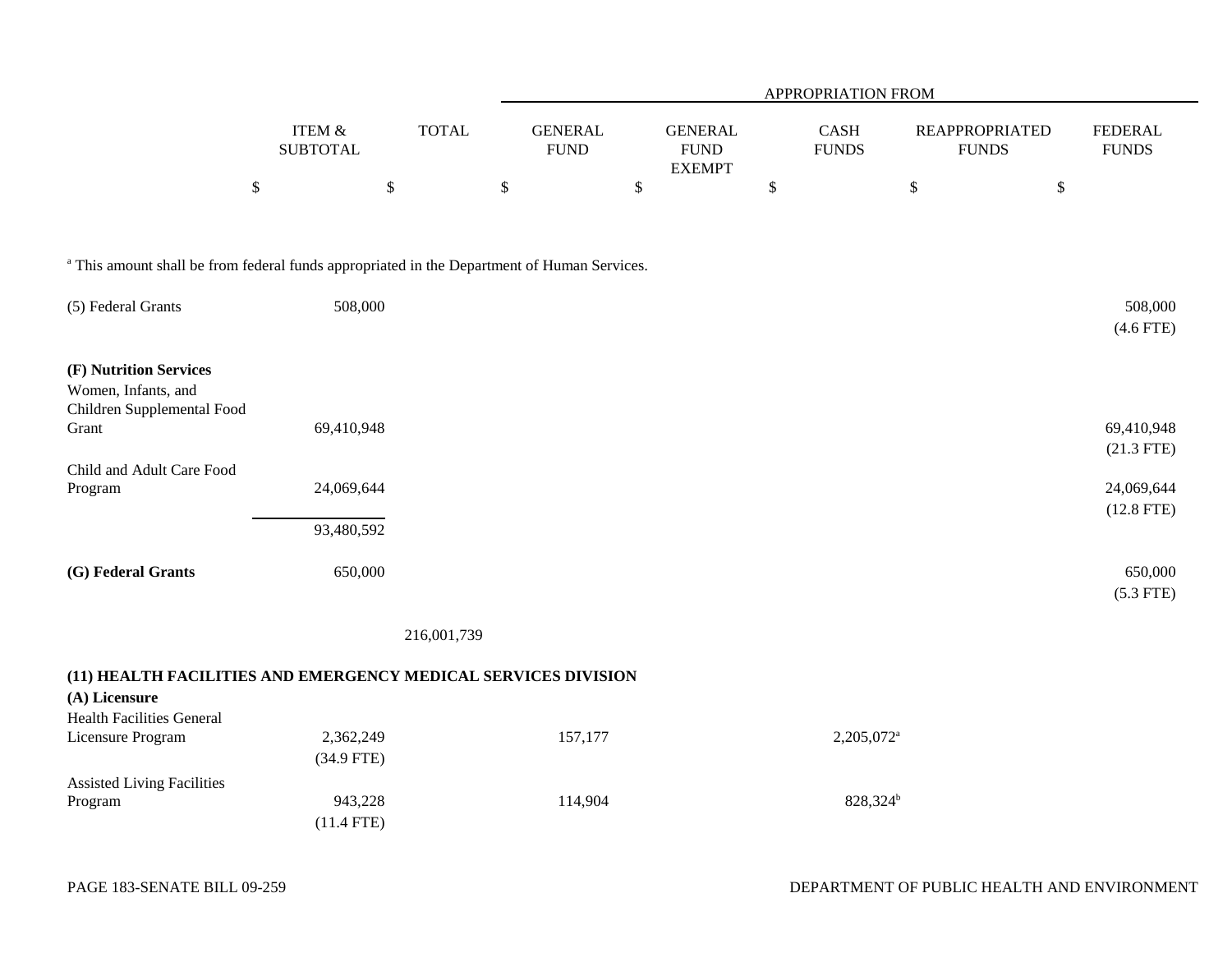|                                  |                                         |    |              | APPROPRIATION FROM |                               |    |                                                |   |                             |                                       |                          |                                |
|----------------------------------|-----------------------------------------|----|--------------|--------------------|-------------------------------|----|------------------------------------------------|---|-----------------------------|---------------------------------------|--------------------------|--------------------------------|
|                                  | <b>ITEM &amp;</b><br><b>SUBTOTAL</b>    |    | <b>TOTAL</b> |                    | <b>GENERAL</b><br><b>FUND</b> |    | <b>GENERAL</b><br><b>FUND</b><br><b>EXEMPT</b> |   | <b>CASH</b><br><b>FUNDS</b> | <b>REAPPROPRIATED</b><br><b>FUNDS</b> |                          | <b>FEDERAL</b><br><b>FUNDS</b> |
|                                  | \$                                      | \$ |              | \$                 |                               | \$ |                                                | ъ |                             | \$                                    | \$                       |                                |
| <b>Medication Administration</b> |                                         |    |              |                    |                               |    |                                                |   |                             |                                       |                          |                                |
| Program                          | 198,778<br>$(0.9$ FTE)                  |    |              |                    |                               |    |                                                |   | 198,778 <sup>c</sup>        |                                       |                          |                                |
| Medicaid/Medicare                |                                         |    |              |                    |                               |    |                                                |   |                             |                                       |                          |                                |
| <b>Certification Program</b>     | 6,876,532<br>$(97.4$ FTE)<br>10,380,787 |    |              |                    |                               |    |                                                |   |                             |                                       | $3,985,071$ <sup>d</sup> | 2,891,461                      |

<sup>a</sup> Of this amount \$1,229,013 shall be from the Health Facilities General Licensure Cash Fund created in Section 25-3-103.1 (1), C.R.S., \$887,851 shall be from the Home Care Agency Cash Fund created in Section 25-27.5-105, C.R.S., and \$88,208 shall be from various sources of cash funds.

<sup>b</sup> Of this amount, \$807,849 shall be from the Assisted Living Residence Cash Fund created in Section 25-27-107.5, C.R.S., and \$20,475 shall be from the Assisted Living Residence Improvement Cash Fund created in Section 25-27-106 (2) (b) (IV), C.R.S.

<sup>c</sup> This amount shall be from the Medication Administration Cash Fund created in Section 25-1.5-303 (5) (a), C.R.S.

<sup>d</sup> This amount shall be from Medicaid funds appropriated to the Executive Director's Office of the Department of Health Care Policy and Financing.

## **(B) Emergency Medical Services**

| State EMS Coordination,           |           |                        |             |
|-----------------------------------|-----------|------------------------|-------------|
| Planning and Certification        |           |                        |             |
| Program                           | 1,153,368 | 1,153,368 <sup>a</sup> |             |
|                                   |           | $(12.9$ FTE)           |             |
| Distributions to Regional         |           |                        |             |
| <b>Emergency Medical and</b>      |           |                        |             |
| Trauma Councils (RETACs)          | 1,785,000 | $1,785,000^{\rm b}$    |             |
| <b>Emergency Medical Services</b> |           |                        |             |
| Provider Grants                   | 2,078,793 | $2,078,793^b$          |             |
| Trauma Facility Designation       |           |                        |             |
| Program                           | 388,778   | 388,778 <sup>c</sup>   |             |
|                                   |           | $(2.1$ FTE)            |             |
| <b>Federal Grants</b>             | 138,000   |                        | 138,000     |
|                                   |           |                        | $(0.8$ FTE) |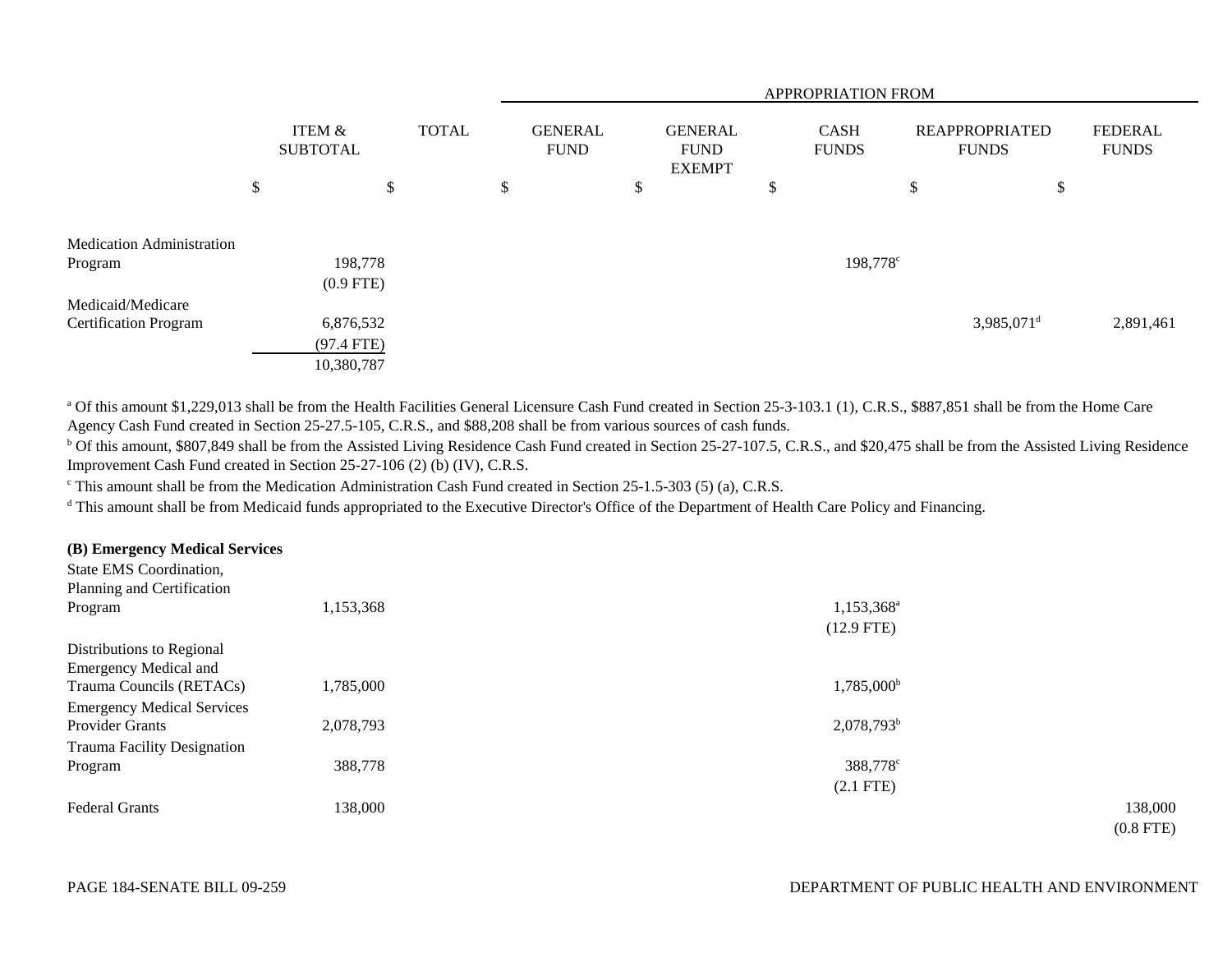|                                                                                                                                                                                                                                                                                                                                                                                                                       |                                      |               | APPROPRIATION FROM            |                                                |                             |                                                                                                                                                                                            |                                |  |  |  |
|-----------------------------------------------------------------------------------------------------------------------------------------------------------------------------------------------------------------------------------------------------------------------------------------------------------------------------------------------------------------------------------------------------------------------|--------------------------------------|---------------|-------------------------------|------------------------------------------------|-----------------------------|--------------------------------------------------------------------------------------------------------------------------------------------------------------------------------------------|--------------------------------|--|--|--|
|                                                                                                                                                                                                                                                                                                                                                                                                                       | <b>ITEM &amp;</b><br><b>SUBTOTAL</b> | <b>TOTAL</b>  | <b>GENERAL</b><br><b>FUND</b> | <b>GENERAL</b><br><b>FUND</b><br><b>EXEMPT</b> | <b>CASH</b><br><b>FUNDS</b> | <b>REAPPROPRIATED</b><br><b>FUNDS</b>                                                                                                                                                      | <b>FEDERAL</b><br><b>FUNDS</b> |  |  |  |
|                                                                                                                                                                                                                                                                                                                                                                                                                       | \$                                   | \$            | \$                            | \$                                             | \$                          | \$                                                                                                                                                                                         | \$                             |  |  |  |
| Poison Control                                                                                                                                                                                                                                                                                                                                                                                                        | 1,421,442<br>6,965,381               |               | 1,421,442                     |                                                |                             |                                                                                                                                                                                            |                                |  |  |  |
| shall be from the Fixed-Wing and Rotary-Wing Ambulances Cash Fund established in Section 25-3.5-307 (2) (a), C.R.S.<br><sup>b</sup> These amounts shall be from the Emergency Medical Services Account within the Highway Users Tax Fund created in Section 25-3.5-603 (1) (a), C.R.S.<br><sup>c</sup> This amount shall be from the Statewide Trauma Care System Cash Fund created in Section 25-3.5-705 (2), C.R.S. |                                      |               |                               |                                                |                             | <sup>a</sup> Of this amount \$1,123,217 shall be from the Emergency Medical Services Account within the Highway Users Tax Fund created in Section 25-3.5-603 (1) (a), C.R.S., and \$30,151 |                                |  |  |  |
| (C) Indirect Cost<br><b>Assessment</b>                                                                                                                                                                                                                                                                                                                                                                                | 1,758,691                            |               |                               |                                                | 530,931 <sup>a</sup>        | 552,760 <sup>b</sup>                                                                                                                                                                       | 675,000                        |  |  |  |
| <sup>a</sup> This amount shall be from various sources of cash funds.<br><sup>b</sup> This amount shall be from Medicaid funds appropriated to the Executive Director's Office of the Department of Health Care Policy and Financing.                                                                                                                                                                                 |                                      |               |                               |                                                |                             |                                                                                                                                                                                            |                                |  |  |  |
|                                                                                                                                                                                                                                                                                                                                                                                                                       |                                      | 19,104,859    |                               |                                                |                             |                                                                                                                                                                                            |                                |  |  |  |
| (12) EMERGENCY PREPAREDNESS AND RESPONSE DIVISION<br><b>Emergency Preparedness and</b><br>Response Program                                                                                                                                                                                                                                                                                                            | 16,656,501                           |               | 881,167(M)<br>$(1.9$ FTE)     |                                                |                             |                                                                                                                                                                                            | 15,775,334<br>$(30.0$ FTE)     |  |  |  |
| <b>Indirect Cost Assessment</b>                                                                                                                                                                                                                                                                                                                                                                                       | 1,848,000                            | 18,504,501    |                               |                                                |                             |                                                                                                                                                                                            | 1,848,000                      |  |  |  |
| <b>TOTALS PART XVI</b><br>(PUBLIC HEALTH AND<br><b>ENVIRONMENT</b> )                                                                                                                                                                                                                                                                                                                                                  |                                      | \$446,325,693 | \$27,728,074                  | $$504,000^a$                                   | \$158,765,734               | \$34,469,429                                                                                                                                                                               | \$224,858,456                  |  |  |  |

<sup>a</sup> This amount is not subject to the limitation on General Fund appropriations set forth in Section 24-75-201.1, C.R.S., or any other spending limitation existing in law pursuant to Article X, Section 21 (8) of the State Constitution.